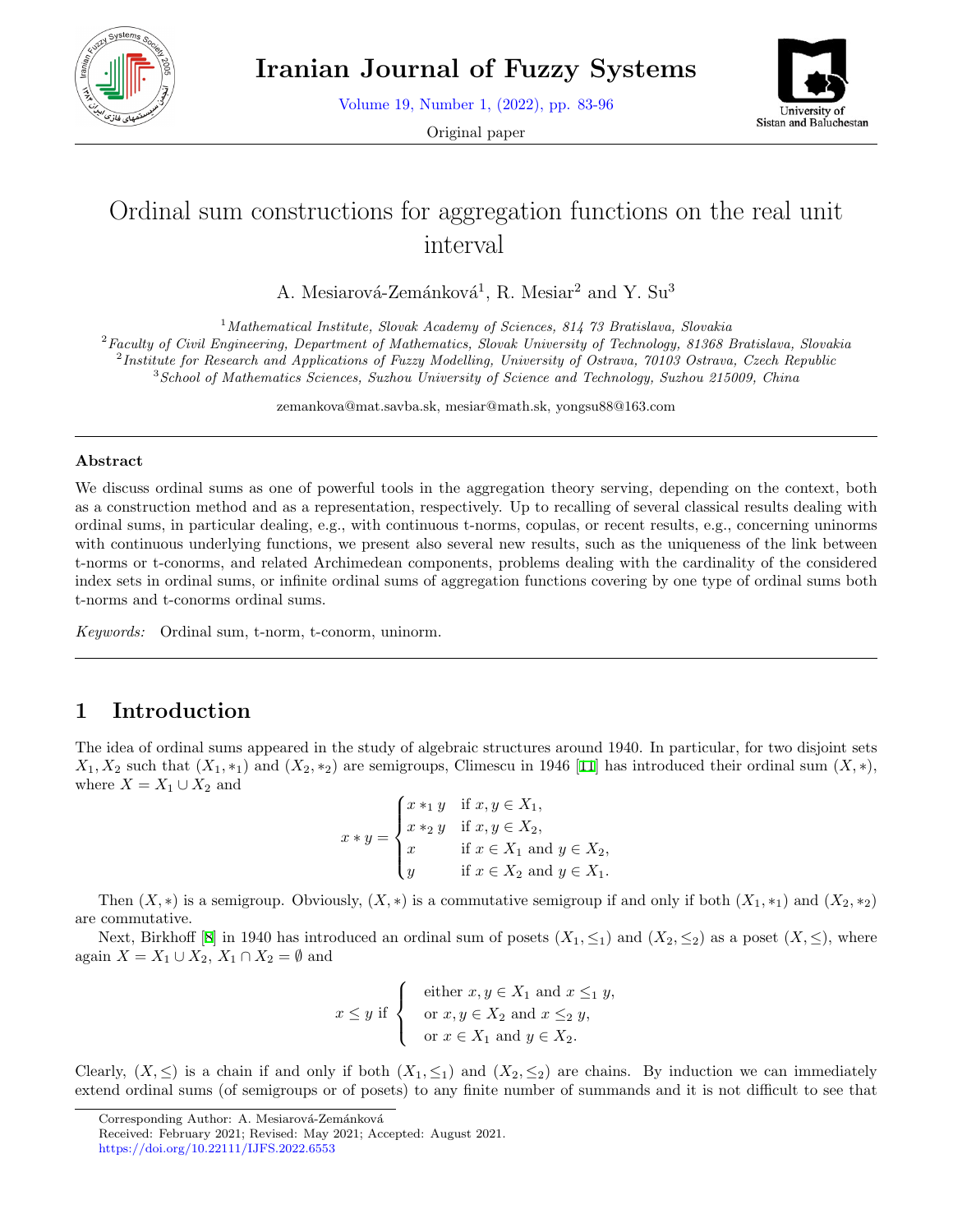there is a direct generalization to any system of disjoint semigroups  $((X_t, *_t))_{t\in I}$  (disjoint posets  $((X_t, \leq_t))_{t\in I}$ ), where *I* is a chain. Formally, the constraint of disjointness of ordinal sum summands for semigroups (posets) can be relaxed, compare Theorem [2.1,](#page-2-0) though this relaxed construction does not yield any new semigroups (posets) up to some very special cases, see, e.g., Example [5.1](#page-8-0).

For naturally ordered semigroups, both types of ordinal sums were merged together by Clifford [[10\]](#page-12-2) in 1954, see also [[14\]](#page-12-3). Though again one can consider any chain as an index set, we present Clifford's approach for the ordinal sum of 2 naturally ordered semigroups. Let  $(X_i, \leq_i, *_i), i = 1, 2$ , be two naturally ordered semigroups, i.e.,  $\leq_i$  is a total order on  $X_i$  and  $*_i$  is an associative binary operation on  $X_i$  which is increasing with respect to  $\leq_i$ . Suppose either  $X_1 \cap X_2 = \emptyset$ , or, if  $X_1 \cap X_2 \neq \emptyset$  then  $X_1 \cap X_2 = \{v\}$  is a singleton such that v is the top element of  $(X_1, \leq_1)$  and the neutral element of  $(X_1, *_1)$ , and it is also the bottom element of  $(X_2, \leq_2)$  and the annihilator of  $(X_2, *_2)$ . Then their ordinal sum  $(X, \leq, *)$  is also a naturally ordered semigroup, where

$$
x \le y \text{ if } \begin{cases} \text{ either } x, y \in X_1 \text{ and } x \le_1 y, \\ \text{ or } x, y \in X_2 \text{ and } x \le_2 y, \\ \text{ or } x \in X_1 \text{ and } y \in X_2, \end{cases}
$$

and

$$
x * y = \begin{cases} x *_{1} y & \text{if } x, y \in X_{1}, \\ x *_{2} y & \text{if } x, y \in X_{2}, \\ x & \text{if } x \in X_{1} \text{ and } y \in X_{2}, \\ y & \text{if } x \in X_{2} \text{ and } y \in X_{1}. \end{cases}
$$

Our aim is to discuss ordinal sums related to particular aggregation functions on [0*,* 1]*.* For more details concerning aggregation functions we recommend [\[7](#page-11-0)] and [[15\]](#page-12-4). The considered real unit interval is equipped by the standard total order  $\leq$  of reals, and we will always deal with subsets  $X_t$  of [0,1]. Clearly, for any such  $X_t$ ,  $(X_t, \leq)$  is a chain and the related ordinal sum of such chains is again a chain  $(X, \leq)$ , where  $X = \bigcup X_t$ . We will not construct a new ordering if *t∈I*  $X = \bigcup X_t \subseteq [0,1]$ , as then we will always consider the standard order  $\leq$  of reals (for several details concerning ordinal

sums and t-norms on [0*,* 1] we recommend [\[19](#page-12-5)]).

Therefore we will not focus on ordinal sums of posets (chains), but on ordinal sums related to some other properties. In particular, we will consider associative aggregation functions, and thus the ordinal sums of semigroups. Note that in the case of associative aggregation functions, their binary form univocally determines also their *n*-ary form for any  $n > 2$ .

The paper is organized as follows. In the next section, we recall several basic notions which we will use in the paper. In Section [3](#page-4-0), we discuss ordinal sums in the framework of continuous t-norms. Note that commonly accepted idea of representation of continuous t-norms deals with at most countably many summands in the related ordinal sum representation. We clarify the situation and give examples showing the falsity of necessity of such a claim. As a corollary, similar results for continuous t-conorms and for continuous nullnorms are obtained. In Section [4,](#page-6-0) we discuss the uniqueness of t-norms with fixed Archimedean components. Section [5](#page-8-1) deals with uninorms and *n*-uninorms with continuous underlying functions. In Section [6](#page-10-0), we generalize ordinal sums of finitely many aggregation functions introduced by De Baets and Mesiar [[6,](#page-11-1) [22](#page-12-6)] and stress their link to ordinal sums of t-norms (t-conorms). Finally, some concluding remarks are added.

### **2 Basic notions**

For a fixed  $n \in \mathbb{N}$ ,  $n \geq 2$ , the mapping  $A: [0,1]^n \longrightarrow [0,1]$  is called an aggregation function (see [[15](#page-12-4)]) whenever it is increasing and  $A(0, \ldots, 0) = 0, A(1, \ldots, 1) = 1.$ 

A triangular norm (see [[18\]](#page-12-7)) is a binary function  $T: [0,1]^2 \longrightarrow [0,1]$  which is commutative, associative, increasing in both variables and 1 is its neutral element. Hence, *T* is a binary aggregation function. Due to the associativity, *n*-ary form of any t-norm is uniquely given and thus it can be extended to an aggregation function working on  $\bigcup_{n \in \mathbb{N}} [0,1]^n$ . Dual functions to t-norms are t-conorms. A triangular conorm (see [[18](#page-12-7)]) is a binary function *S* : [0,1]<sup>2</sup>  $\rightarrow$  [0,1] which is commutative, associative, increasing in both variables and 0 is its neutral element. The duality between t-norms and t-conorms is expressed by the fact that from any t-norm *T* we can obtain its dual t-conorm *S* by the equation

$$
S(x, y) = 1 - T(1 - x, 1 - y),
$$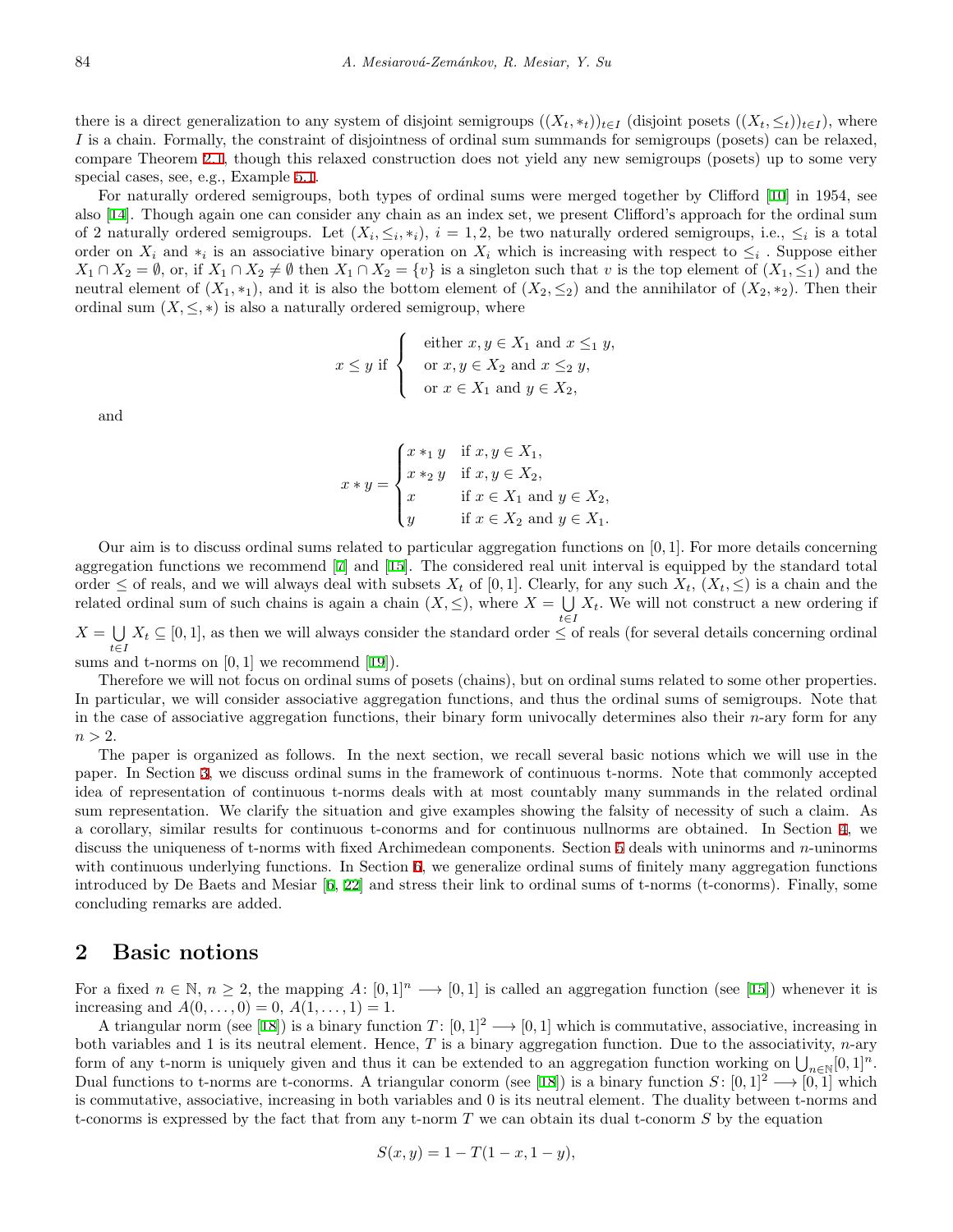and vice-versa.

Next, we recall a fundamental result of Clifford [[10](#page-12-2)], as formulated in [\[18](#page-12-7)].

<span id="page-2-0"></span>**Theorem 2.1.** Let  $A \neq \emptyset$  be a totally ordered set and  $(G_{\alpha})_{\alpha \in A}$  with  $G_{\alpha} = (X_{\alpha}, *_{\alpha})$  be a family of semigroups. Assume that for all  $\alpha, \beta \in A$  with  $\alpha < \beta$  the sets  $X_{\alpha}$  and  $X_{\beta}$  are either disjoint or that  $X_{\alpha} \cap X_{\beta} = \{x_{\alpha,\beta}\}\$ , where  $x_{\alpha,\beta}$  is both the neutral element of  $G_{\alpha}$  and the annihilator of  $G_{\beta}$  and where for each  $\gamma \in A$  with  $\alpha < \gamma < \beta$  we have  $X_{\gamma} = \{x_{\alpha,\beta}\}.$ *Put*  $X = \bigcup X_\alpha$  *and define the binary operation*  $*$  *on*  $X$  *by α∈A*

$$
x * y = \begin{cases} x *_{\alpha} y & \text{if } (x, y) \in X_{\alpha} \times X_{\alpha}, \\ x & \text{if } (x, y) \in X_{\alpha} \times X_{\beta} \text{ and } \alpha < \beta, \\ y & \text{if } (x, y) \in X_{\alpha} \times X_{\beta} \text{ and } \alpha > \beta. \end{cases}
$$

*Then*  $G = (X, *)$  *is a semigroup. The semigroup G is commutative if and only if for each*  $\alpha \in A$  *the semigroup*  $G_{\alpha}$  *is commutative.*

The ordinal sum construction for t-norms and t-conorms reduces to the following proposition [[18\]](#page-12-7).

<span id="page-2-1"></span>**Proposition 2.2.** Let K be a finite or countably infinite index set and let  $(|a_k, b_k|)_{k \in K}$   $(|c_k, d_k|)_{k \in K}$  be a system of open, disjoint subintervals of [0,1]. Let  $(T_k)_{k\in K}$   $((S_k)_{k\in K})$  be a system of t-norms (t-conorms). Then the ordinal sum  $T = (\langle a_k, b_k, T_k \rangle \mid k \in K)$   $(S = (\langle c_k, d_k, S_k \rangle \mid k \in K))$  given by

$$
T(x,y) = \begin{cases} a_k + (b_k - a_k) T_k(\frac{x - a_k}{b_k - a_k}, \frac{y - a_k}{b_k - a_k}) & \text{if } (x,y) \in [a_k, b_k]^2 \text{ for some } k \in K, \\ \min(x,y) & \text{else} \end{cases}
$$

*and*

$$
S(x,y) = \begin{cases} c_k + (d_k - c_k)S_k(\frac{x - c_k}{d_k - c_k}, \frac{y - c_k}{d_k - c_k}) & \text{if } (x,y) \in ]c_k, d_k]^2 \text{ for some } k \in K, \\ \max(x,y) & \text{else} \end{cases}
$$

*is a t-norm (t-conorm). The t-norm*  $T$  (*t-conorm*  $S$ ) is continuous if and only if all summands  $T_k$  ( $S_k$ ) for  $k \in K$  are *continuous.*

Note that due to the total order  $\leq$  on [0, 1], one can always introduce a total order on the set *K*, namely  $k_1 \leq k_2$  if and only if  $\frac{a_{k_1}+b_{k_1}}{2} \le \frac{a_{k_2}+b_{k_2}}{2}$   $(\frac{c_{k_1}+d_{k_1}}{2} \ge \frac{c_{k_2}+d_{k_2}}{2})$ . Moreover, the ordinal sum of t-norms (t-conorms) is not an ordinal sum in the sense of Clifford, with respect to the index set *K*, whenever  $\bigcup_{k \in K} [a_k, b_k] \neq [0, 1]$ *.* 

Each continuous t-norm (t-conorm) can be represented as an ordinal sum of continuous Archimedean t-norms (tconorms), see [[21\]](#page-12-8). Note that a continuous t-norm (t-conorm) is Archimedean if and only if it has only trivial idempotent points 0 and 1. A continuous Archimedean t-norm  $T$  (t-conorm  $S$ ) is either strict, i.e., strictly increasing on  $]0,1]^2$  (on [0,1<sup>2</sup>), or nilpotent, i.e., there exists  $(x, y) \in [0, 1]^2$  such that  $T(x, y) = 0$   $(S(x, y) = 1)$ . Moreover, each continuous Archimedean t-norm (t-conorm) has a continuous additive generator, which is uniquely determined up to a positive multiplicative constant. More details on t-norms and t-conorms can be found in [[2,](#page-11-2) [18\]](#page-12-7).

Similarly, one can introduce the ordinal sums of copulas and quasi-copulas [[24\]](#page-12-9), which are then not only construction but also a representation, in the same way as it is in the case of continuous t-norms.

A uninorm (introduced in [[35\]](#page-13-0)) is a binary function  $U: [0,1]^2 \longrightarrow [0,1]$  which is commutative, associative, increasing in both variables and has a neutral element  $e \in [0,1]$  (see also [[13\]](#page-12-10)). Evidently, if  $e = 1$  ( $e = 0$ ) then we retrieve a t-norm (t-conorm).

For each uninorm the value  $U(1,0) \in \{0,1\}$  is the annihilator of *U*. A uninorm is called conjunctive (disjunctive) if  $U(1,0) = 0$  ( $U(1,0) = 1$ ). For each uninorm *U* with the neutral element  $e \in [0,1]$ , the restriction of *U* to  $[0,e]^2$ is a t-norm on  $[0,e]^2$ , i.e., a linear transformation of some t-norm  $T_U$  on  $[0,1]^2$ ,  $U(x,y) = e \cdot T_U(\frac{x}{e}, \frac{y}{e})$ . Similarly, is a v-norm on [0, c], i.e., a linear transformation of some v-norm  $I_U$  on  $[0,1]$ ,  $C(x,y) = C^{-1}I_U(\frac{1}{e},\frac{1}{e})$ . Similarly,<br>the restriction of *U* to  $[e,1]^2$  is a t-conorm on  $[e,1]^2$ , i.e., a linear transformation of som  $e + (1-e) \cdot S_U(\frac{x-e}{1-e}, \frac{y-e}{1-e})$ . Moreover,  $\min(x, y) \leq U(x, y) \leq \max(x, y)$  for all  $(x, y) \in [0, e] \times [e, 1] \cup [e, 1] \times [0, e]$ .

Similarly as in the case of t-norms and t-conorms we can construct uninorms using additive generators (see [\[13](#page-12-10)]). A uninorm which possesses a continuous additive generator is called representable. Note that in [\[34](#page-13-1)] (see also [[25\]](#page-12-11)) it was shown that a uninorm is representable if and only if it is continuous on  $[0,1]^2 \setminus \{(0,1), (1,0)\}$ .

A uninorm *U* is called internal if  $U(x, y) \in \{x, y\}$  for all  $(x, y) \in [0, 1]^2$ ; and it is called idempotent if  $U(x, x) = x$  for all  $x \in [0, 1]$ . Observe that if a uninorm U is internal then it is also idempotent and vice-versa. Moreover, U is called d-internal if it is internal and there exists a continuous and strictly decreasing function  $g_U: [0,1] \rightarrow [0,1]$  such that  $U(x, y) = \min(x, y)$  if  $y < g_U(x)$  and  $U(x, y) = \max(x, y)$  if  $y > g_U(x)$ .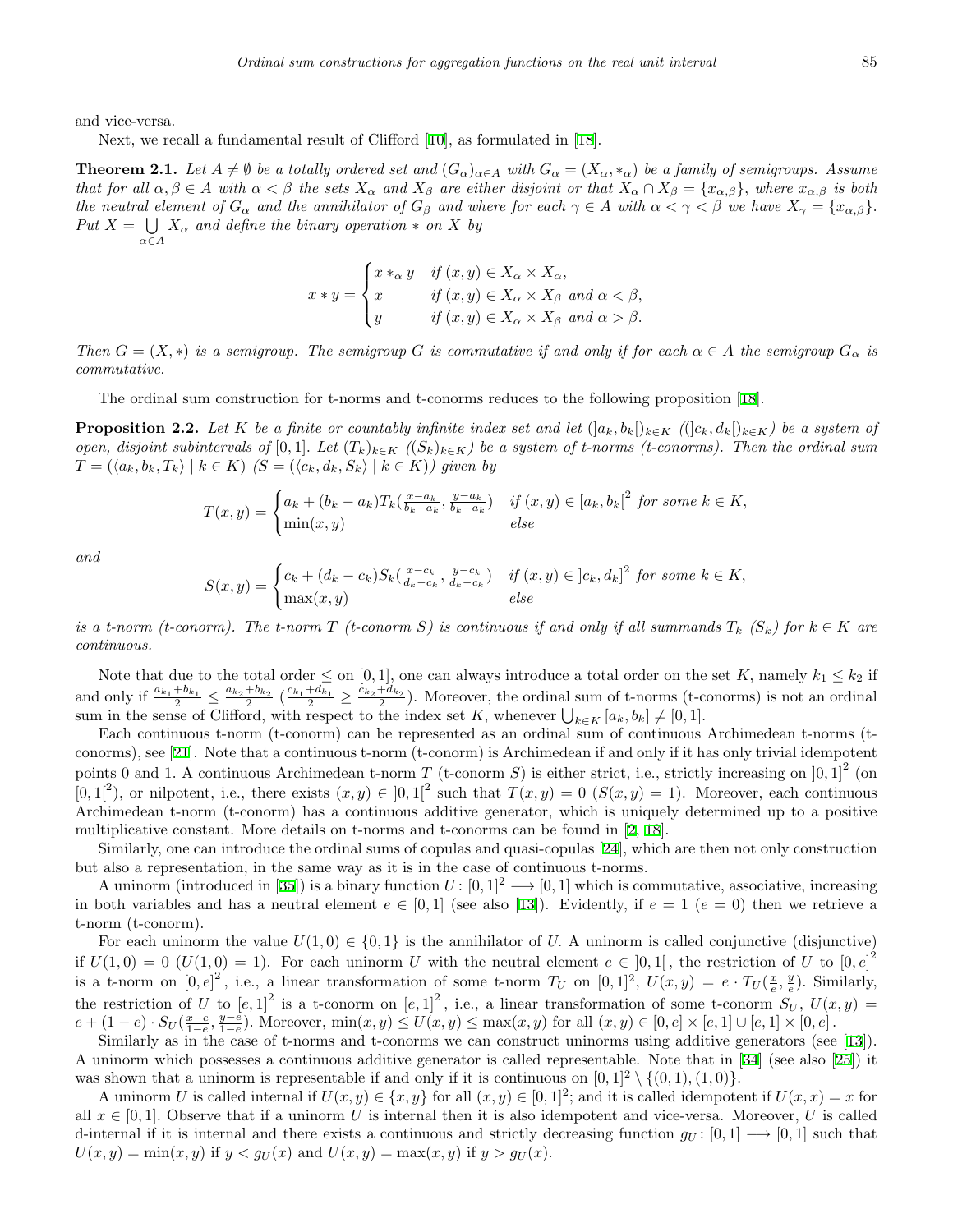Uninorms with continuous underlying functions were completely characterized in [[29](#page-12-12), [30](#page-12-13)]. In [[30\]](#page-12-13) it was shown that the set of all points of discontinuity of a uninorm *U* with continuous underlying functions  $T_U$  and  $S_U$  is a subset of the graph of the characterizing set-valued function of such a uninorm. In [[29](#page-12-12)] it was claimed that each uninorm *U* with continuous underlying functions  $T_U$  and  $S_U$  can be decomposed into an ordinal sum of a countable number of semigroups related to representable uninorms, continuous Archimedean t-norms, continuous Archimedean t-conorms and internal uninorms (including the min and the max operator). More precisely, each uninorm with continuous underlying functions can be decomposed into an ordinal sum of a countable number of trivial semigroups and semigroups characterized by the Definition [2.3](#page-3-0).

For any  $0 \le a < b \le c < d \le 1$ ,  $v \in [b, c]$  and a uninorm  $U: [0, 1]^2 \longrightarrow [0, 1]$  with the neutral element  $e \in [0, 1]$ assume the transformation  $f : [0,1] \longrightarrow [a, b] \cup \{v\} \cup [c, d]$ , given by

<span id="page-3-2"></span>
$$
f(x) = \begin{cases} (b-a) \cdot \frac{x}{e} + a & \text{if } x \in [0, e[, \\ v & \text{if } x = e, \\ d - \frac{(1-x)(d-c)}{(1-e)} & \text{otherwise.} \end{cases}
$$
(1)

Then *f* is linear on [0, e] and on  $|e, 1|$  and thus it is an increasing, piece-wise linear bijection of [0, 1] to ([a, b[∪ {*v*}∪ ]*c, d*]) which preserves the commutativity, the associativity, the monotonicity and the neutral element. Therefore the binary function  $U_v^{a,b,c,d}$ :  $([a, b[ \cup \{v\} \cup [c, d])^2 \longrightarrow ([a, b[ \cup \{v\} \cup [c, d])$  given by

<span id="page-3-1"></span>
$$
U_v^{a,b,c,d}(x,y) = f(U(f^{-1}(x), f^{-1}(y))),
$$
\n(2)

is a commutative, associative, increasing function with neutral element *v*, which will be called a uninorm on  $([a, b] \cup$ *{v}*∪]*c, d*])<sup>2</sup>. The backward transformation  $f^{-1}$  then transforms a uninorm defined on  $([a, b[∪{v}bracecup]c, d])^2$  to a uninorm defined on  $[0,1]^2$ . Note that in the case when  $b = c = v$  then f is a continuous, piece-wise linear transformation from  $[0, 1]$  to  $[a, d]$  such that  $f(e) = v$ .

We define the following semigroups related to continuous t-norms, t-conorms and representable uninorms.

<span id="page-3-0"></span>**Definition 2.3.** *Let*  $a, b, c, d \in [0, 1]$  *with*  $a < b < c < d$ ,  $v \in [b, c]$ . *Then* 

- *(i) a semigroup* (]*a, b*[*∪{v}∪*]*c, d*[ *, ∗*) *will be called a* representable *semigroup if ∗ is isomorphic via* [\(2](#page-3-1)) *to a restriction of a representable uninorm on*  $[0,1]^2$  *to*  $[0,1]^2$ ,
- *(ii) a semigroup* (]*a, b*[ *, ∗*) *will be called a* t-strict *semigroup if ∗ is linearly isomorphic to a restriction of a strict t*-norm on  $[0,1]^2$  to  $[0,1]^2$ ,
- *(iii) a semigroup* (]*c, d*[ *, ∗*) *will be called an* s-strict *semigroup if ∗ is linearly isomorphic to a restriction of a strict t*-conorm on  $[0,1]^2$  to  $[0,1]^2$ ,
- *(iv) a semigroup* ([*a, b*[ *, ∗*) *will be called a* t-nilpotent *semigroup if ∗ is linearly isomorphic to a restriction of a nilpotent t*-norm on  $[0, 1]^2$  *to*  $[0, 1]^2$ ,
- *(v) a semigroup* (]*c, d*] *, ∗*) *will be called an* s-nilpotent *semigroup if ∗ is linearly isomorphic to a restriction of a nilpotent t-conorm on*  $[0, 1]^2$  *to*  $[0, 1]^2$ ,
- *(vi) a semigroup* (]*a, b*[ *∪* ]*c, d*[ *, ∗*) *will be called a* d-internal *semigroup if ∗ is isomorphic via* ([2\)](#page-3-1) *to a restriction of an d*-internal uninorm on  $[0,1]^2$  to  $([0,1[ \setminus \{e\})^2,$
- *(vii) a semigroup*  $(|a, b|, *)$  *will be called a t*-internal *semigroup if*  $* = \min$ ,
- *(viii) a semigroup*  $(|c, d|, *)$  *will be called an s*-internal *semigroup* if  $* = \max$ .

From [\[29](#page-12-12), Proposition 11] and [[29,](#page-12-12) Definition 7] we obtain the following result.

**Theorem 2.4.** *Let*  $U: [0,1]^2 \longrightarrow [0,1]$  *be a uninorm with continuous underlying functions. Then*  $([0,1], U)$  *is an ordinal sum of a countable number of eight types of semigroups from Definition [2.3](#page-3-0) and trivial semigroups.*

Observe that this result was based on an incorrect assumption that the set of accumulation points of a countable set is countable. This, however, is not true, it is enough to assume the set of rational numbers in the unit interval. We will show that the correct result is that each uninorm with continuous underlying functions can be decomposed into an ordinal sum of a countable number of semigroups from Definition [2.3](#page-3-0) and a possibly uncountable number of trivial semigroups (see Example [5.2](#page-8-2) and Theorem [5.3](#page-9-0)).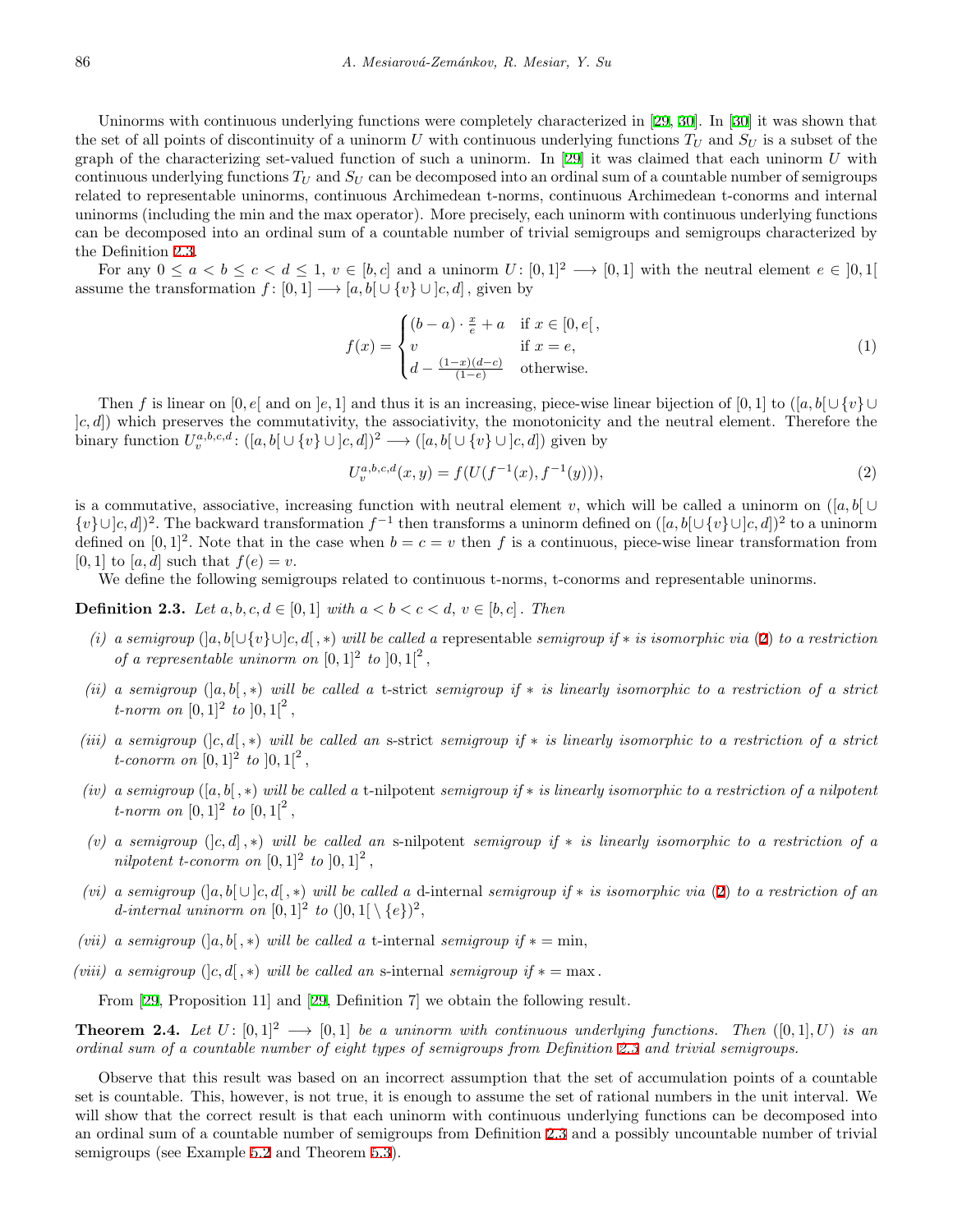Another important class of associative aggregation functions is formed by nullnorms [[9\]](#page-12-14). Recall that an associative aggregation function  $A: [0,1]^2 \longrightarrow [0,1]$  possessing a zero-element  $a \in [0,1]$  is a nullnorm if and only if there is a t-norm *T* and a t-conorm *S,* both acting on [0*,* 1] such that

$$
A(x,y) = \begin{cases} a \cdot S(\frac{x}{a}, \frac{y}{a}) & \text{if } \max(x,y) < a, \\ a + (1-a) \cdot T(\frac{x-a}{1-a}, \frac{y-a}{1-a}) & \text{if } \min(x,y) > a, \\ a & \text{otherwise.} \end{cases}
$$

Clearly, the nullnorm *A* is continuous if and only if the related t-norm *T* and t-conorm *S* are continuous, and thus they can be expressed as ordinal sums of continuous Archimedean t-norms (t-conorms).

Now let us recall the definition of an *n*-uninorm (see [\[1](#page-11-3)]).

**Definition 2.5.** Assume an  $n \in \mathbb{N} \setminus \{1\}$ . Let  $V : [0,1]^2 \longrightarrow [0,1]$  be a commutative binary function. If for  $0 = z_0$  $z_1 < \cdots < z_n = 1$  and  $e_i \in [z_{i-1}, z_i], i = 1, \ldots, n$  we have  $V(e_i, x) = x$  for all  $x \in [z_{i-1}, z_i]$  then  $\{e_1, \ldots, e_n\}_{z_1, \ldots, z_{n-1}}$ *is called an n-neutral element of V.*

**Definition 2.6.** *A binary function*  $U^n: [0,1]^2 \longrightarrow [0,1]$  *is an n*-uninorm if it is commutative, associative, increasing *in each variable and has an <i>n*-neutral element  $\{e_1, \ldots, e_n\}_{z_1, \ldots, z_{n-1}}$ .

The basic structure of *n*-uninorms was described by Akella in [[1\]](#page-11-3) and the characterizations of the main five classes of 2-uninorms was given in [\[36](#page-13-2)].

Each *n*-uninorm has the following building blocks around the main diagonal.

**Proposition 2.7.** [[36\]](#page-13-2) Let  $U^n$  be an n-uninorm with the n-neutral element  $\{e_1, \ldots, e_n\}_{z_1,\ldots,z_{n-1}}$ . Then

- (i)  $U^n$  restricted to  $[z_{i-1}, e_i]^2$ , for  $i = 1, ..., n$ , is a linear transformation of a t-norm. We will denote this t-norm by *Ti .*
- *(ii)*  $U^n$  restricted to  $[e_i, z_i]^2$  for  $i = 1, \ldots, n$ , is a linear transformation of a t-conorm. We will denote this t-conorm  $by S_i$ .
- *(iii)*  $U^n$  restricted to  $[z_{i-1}, z_i]^2$  for  $i = 1, ..., n$ , is a linear transformation of a uninorm. We will denote this uninorm  $by U_i$ .
- (iv)  $U^n$  restricted to  $[z_i, z_j]^2$  for  $i, j \in \{0, 1, ..., n\}, i < j$ , is a linear transformation of a  $(j i)$ -uninorm.

Moreover,  $U^n$  restricted to  $[e_i, e_{i+1}]^2$  for  $i = 1, \ldots, n-1$ , is a linear transformation of a nullnorm.

Finally, since we will use ordinal sums of trivial semigroups, let us recall that there exists only one operation on a trivial semigroup, namely the function Id:  $\{x\}^2 \longrightarrow \{x\}$ , which is simply defined by Id $(x, x) = x$ .

# <span id="page-4-0"></span>**3 Ordinal sums yielding t-norms**

First we recall Archimedean components of a t-norm.

**Definition 3.1.** [\[20](#page-12-15)] *Let*  $T: [0,1]^2 \longrightarrow [0,1]$  *be a t-norm. Two elements*  $x, y \in [0,1]$  *are called Archimedean equivalent* if there is an  $n \in \mathbb{N}$  such that  $x_T^{(n)} \leq y \leq x$  or  $y_T^{(n)} \leq x \leq y$ , where  $x_T^{(n)} = T(x, x_T^{(n-1)})$  and  $x_T^{(0)} = 1$ . For each  $x \in [0,1]$ , *the equivalence class I<sup>x</sup> containing x is called an Archimedean class of T and it is a convex subset of* [0*,* 1]*. For each*  $x \in [0,1]$  the pair  $(I_x, T|_{I_x^2})$  is a subsemigroup of  $([0,1],T)$ , and it is called an Archimedean component of T.

For each t-norm the set of all Archimedean classes forms a partition of [0*,* 1]*.* Moreover, if for a non-empty subset  $A \subseteq [0,1]$  we put  $I_A = \bigcup$ *x∈A*  $I_x$  then  $(I_A, T|_{I_A^2})$  is a totally ordered abelian semigroup whose semigroup operation is bounded from above by the minimum. For each  $x \in [0,1]$ ,  $(I_x, T|_{I_x^2})$  is the maximal Archimedean subsemigroup containing *x.* Note that a semigroup is called Archimedean if all its points are Archimedean equivalent, i.e., it has only one Archimedean class.

Observe that each continuous t-norm *T* is uniquely determined by its non-trivial Archimedean components. From [[20,](#page-12-15) Lemma 4.1] we know that if (*I, ∗*) is a non-trivial Archimedean component of some continuous t-norm *T* then either  $I = [a, b]$  or  $I = [a, b]$  for some  $a, b \in [0, 1]$ . Note that in the case of non-continuous t-norms  $I = [a, b]$  can be included, as well [\[17](#page-12-16)].

In the previous section we have seen that an ordinal sum of t-norms (see Proposition [2.2\)](#page-2-1) is defined by a countable number of intervals, while the remaining part of the unit interval is completed by the minimum. This definition is based on the fact that the only idempotent t-norm is the minimum. When Ling [[21\]](#page-12-8), following the representation of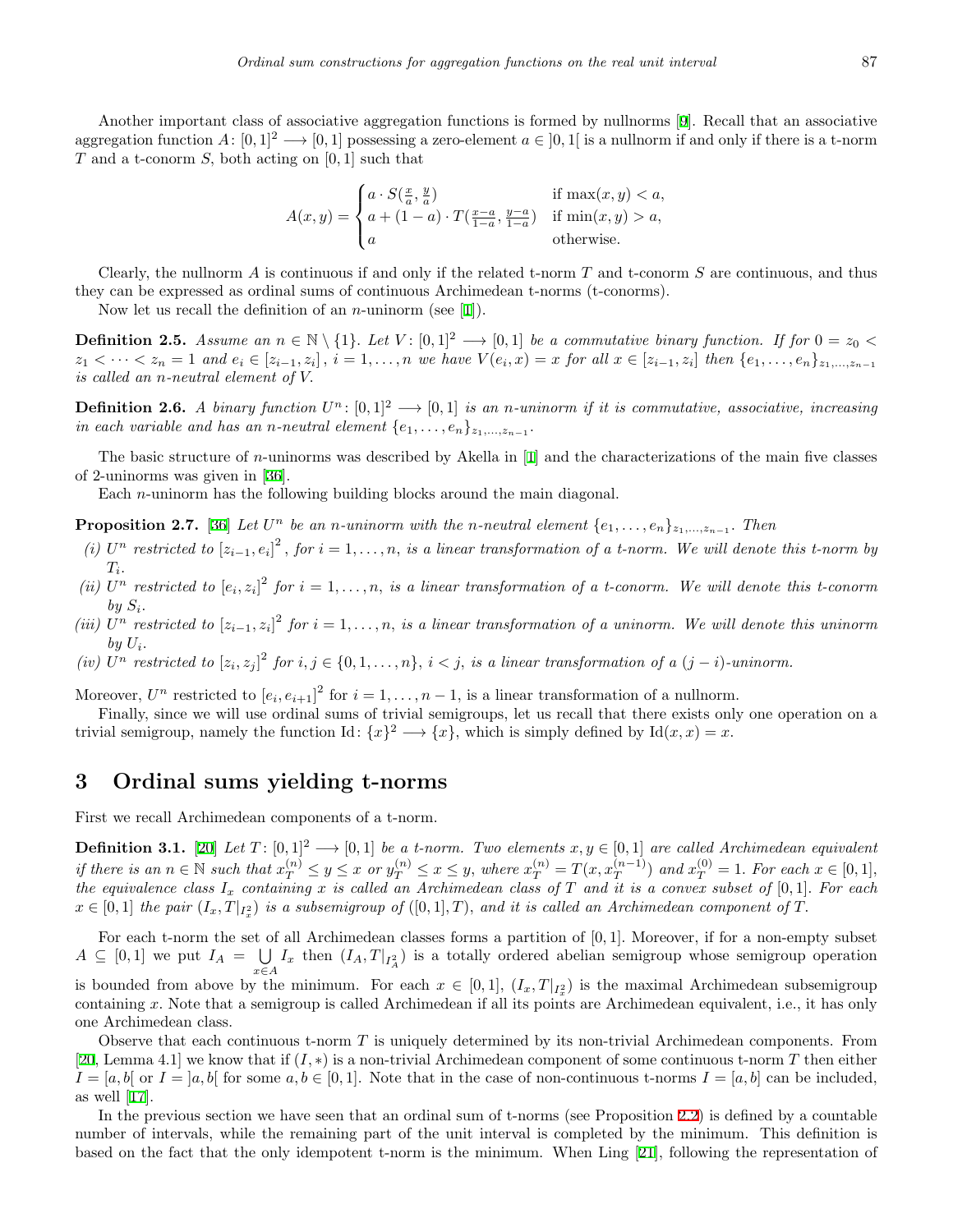*I*-semigroups due to Mostert and Shields [[33\]](#page-13-3), showed that each continuous t-norm can be expressed as an ordinal sum of a countable number of Archimedean t-norms, she used the ordinal sum defined in Proposition [2.2](#page-2-1) (which is due to Ling [[21\]](#page-12-8)). We would like to see whether the same result can be obtained also using the original definition for ordinal sum construction given by Clifford (see Theorem [2.1](#page-2-0)).

It is easy to show that if a non-trivial Archimedean component  $(I, *)$  of a t-norm  $T$  (i.e., such that  $I$  is not a singleton) can be expressed as an ordinal sum (in the sense of Clifford) of two (or more) semigroups then one of the summands is equal to  $(I, *)$  and all other summands are singletons. Note that then necessarily  $I = [a, b]$  for some  $a, b \in [0, 1]$  and singleton summands are defined on  $\{a\}$ . We will call such an ordinal sum a trivial ordinal sum. Thus we can say that Archimedean components of a continuous t-norm are irreducible with respect to ordinal sum construction (in the sense of Clifford).

The question which we want to answer is whether each continuous t-norm can be expressed as an ordinal sum, in the sense of Clifford, of a countable number of irreducible semigroups, i.e., semigroups that cannot be expressed as a non-trivial ordinal sum. This is evidently not true since, for example, for the minimum t-norm the irreducible semigroups are the trivial semigroups  $({x}, d)_{x \in [0,1]}$ . Indeed, the minimum t-norm can be expressed as an ordinal sum of these trivial semigroups and their number is uncountable.

On the other hand, it is obvious that the number of non-trivial Archimedean components of *T* is countable since the related Archimedean classes are mutually disjoint and each non-trivial Archimedean component contains an interval, i.e., at least one rational number. As we mentioned above, each continuous t-norm is uniquely determined by its nontrivial Archimedean components and it can be expressed as an ordinal sum of t-norms on the respective non-trivial Archimedean classes in the sense of Proposition [2.2](#page-2-1). Observe that in this ordinal sum the remaining parts of the unit square are filled by the minimum. Inspired by this approach, if we want to express a continuous t-norm as an ordinal sum of a countable number of basic semigroups, in the sense of Clifford, we can take the minimum as a basic semigroup. Thus the main question here is whether each continuous t-norm can be expressed as an ordinal sum, in the sense of Clifford, of a countable number of Archimedean (representable) and idempotent semigroups.

**Example 3.2.** Assume a t-norm  $T$  which is an ordinal sum of the product t-norm on the carrier  $[0, \frac{1}{2}]$ . This t-norm has Archimedean classes  $\{0\},]0,\frac{1}{2}[$  and  $\{x\}$  for  $x \in [\frac{1}{2},1]$ . Therefore the ordinal sum decomposition into Archimedean *components of this t-norm is uncountable. However, it can be expressed as an ordinal sum of*  $G_1 = (\{0\},\mathrm{Id})$ ,  $G_2 =$  $($  $]$ 0, $\frac{1}{2}$  $[$ ,\*) and  $G_3 = ([\frac{1}{2},1]$ , min), where \* denotes the linear transformation of the standard product acting on  $]0,1[$ to the interval  $]0, \frac{1}{2} [$ . Thus this t-norm can be expressed as an ordinal sum of three semigroups which are either *Archimedean or idempotent.*

As we have mentioned above, the number of non-trivial semigroups in the ordinal sum has to be countable since each interval contains at least one rational number. However, the closure of a countable set need not to be countable, which is the case of rational numbers from the unit interval. Another prominent example is the Cantor set. The construction of the Cantor set is as follows: from the unit interval we successively in steps delete open intervals (so-called middles)

- 1.  $p_1^1 = \frac{1}{3}, \frac{2}{3}$ , 2.  $p_1^2 = \frac{1}{9}, \frac{2}{9}$ ,  $p_2^2 = \frac{7}{9}, \frac{8}{9}$ ,
- 3.  $p_1^3 = \left[\frac{1}{27}, \frac{2}{27}\right[, p_2^3 = \left[\frac{7}{27}, \frac{8}{27}\right[, p_3^3 = \left[\frac{19}{27}, \frac{20}{27}\right[, p_4^3 = \left[\frac{25}{27}, \frac{26}{27}\right[,$

and so on. Assuming  $C_0 = [0,1]$  and  $C_n = \frac{C_{n-1}}{3} \cup (\frac{2}{3} + \frac{C_{n-1}}{3})$  for  $n \in \mathbb{N}$ , the Cantor set *C* can be obtained by *C* = ∩*∞*  $\bigcap_{n=1}$   $C_n$ . The Cantor set does not contain any interval of a non-zero length, however, this set is not countable. Moreover, since each non-trivial interval contains a rational number, the number of removed open intervals is countable. Thus there are uncountably many points in the Cantor set which are not end-points of the deleted intervals.

<span id="page-5-0"></span>**Example 3.3.** Assume intervals  $p_n^i$  from the definition of the Cantor set with  $n \in \mathbb{N}$  and  $i \in \{1, ..., 2^{n-1}\}$  and let  $p_n^i \leq$  $p_m^j$  if  $\sup p_n^i \leq \inf p_m^j$  for all  $n, m \in \mathbb{N}$  and  $i \in \{1, \ldots, 2^{n-1}\}, j \in \{1, \ldots, 2^{m-1}\}.$  Then the set  $A = \{(n, i) \mid n \in \mathbb{N}, i \in \mathbb{N}\}$  $\{1,\ldots,2^{n-1}\}\}\$ is linearly ordered by  $\leq$ . Assume an ordinal sum  $T = (\langle \inf p_n^i, \sup p_n^i, T_{\mathbf{P}} \rangle \mid n \in \mathbb{N}, i \in \{1,\ldots,2^{n-1}\}\)$ , *where T***<sup>P</sup>** *is the product t-norm. Then T is an ordinal sum of continuous t-norms, i.e., it is a continuous t-norm. Each non-trivial Archimedean component of this t-norm corresponds to one of the intervals*  $p_n^i$ . Thus the set of all *trivial Archimedean components corresponds exactly to the Cantor set. We would like to express T as an ordinal sum of Archimedean and idempotent semigroups in the sense of Clifford. Since the Cantor set does not contain any interval of non-zero length, between each two points x, y from the Cantor set, x < y, there is a point z which belongs to one of the non-trivial Archimedean components of T. Therefore*  $T(x, z) = x$  *and*  $T(y, z) = z$ , which shows us that x and y cannot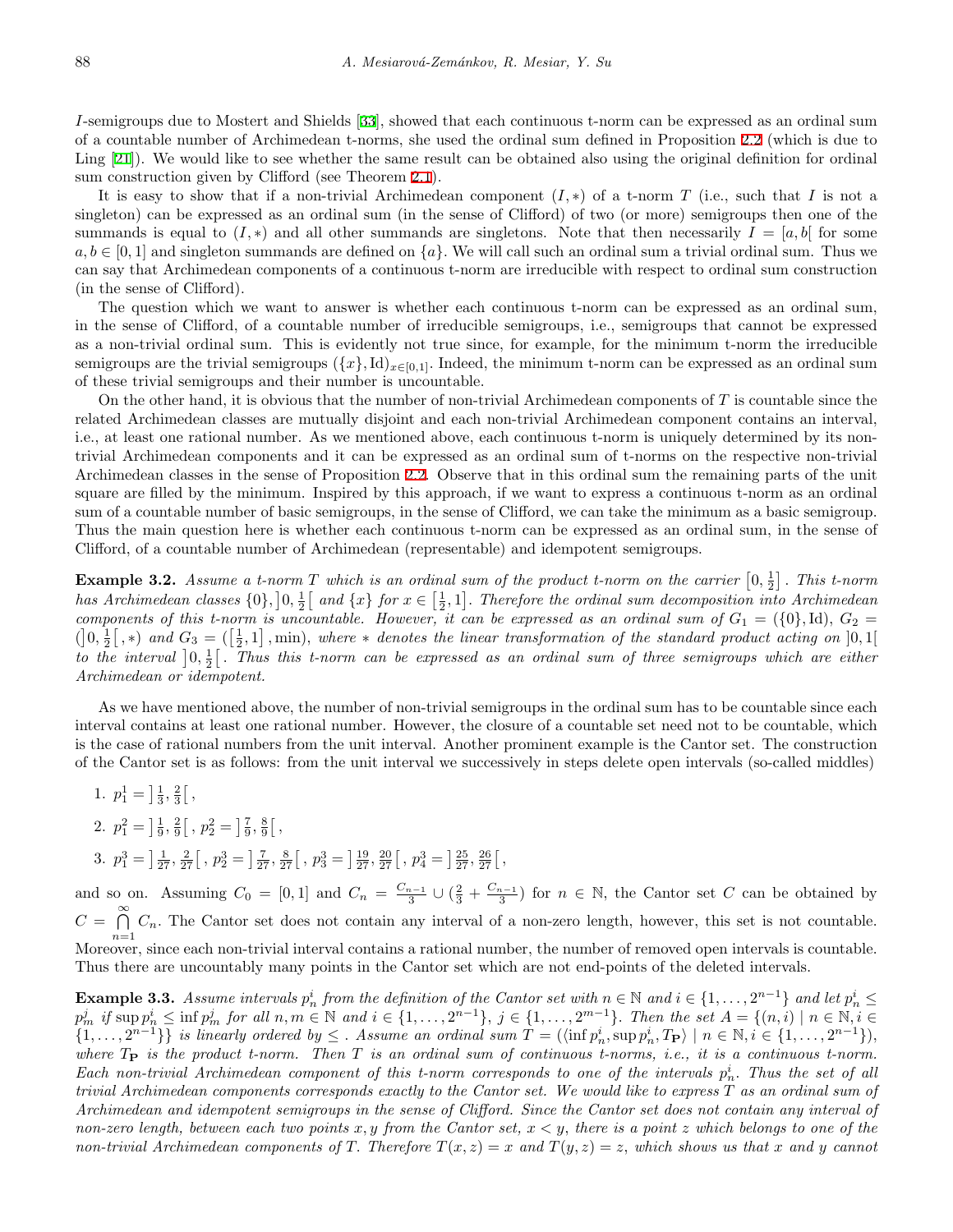*be merged to one semigroup in our ordinal sum construction. Thus each trivial Archimedean component should be taken separately. Then T is an ordinal sum in the sense of Clifford of a countable number of Archimedean semigroups and an uncountable number of trivial semigroups.*

From the duality, all these results on t-norms can be shown also for t-conorms. Observe that in the case of nullnorms, the ordinal sum can be used only on subareas of the unit square, i.e., a nullnorm cannot be expressed as a non-trivial ordinal sum of semigroups. Here we can use an ordinal sum construction only to construct the underlying t-norm and t-conorm, for which we can then apply the results of this section. Note that a nullnorm can be expressed as a non-trivial *z*-ordinal sum of semigroups, see [[31](#page-12-17)].

# <span id="page-6-0"></span>**4 Uniqueness of t-norms with fixed Archimedean components**

In [[20,](#page-12-15) Proposition 3.4] it was shown that an ordinal sum of Archimedean components of a t-norm *T* is the strongest t-norm with the same Archimedean components as *T.* Therefore if *T* is uniquely given by its Archimedean components then it is equal to the ordinal sum of its Archimedean components. We would like to investigate the cases when this situation occurs. As a first example let us mention that each continuous t-norm is determined by its Archimedean components (see [[20\]](#page-12-15)). However, this is no longer true for non-continuous t-norms.

**Example 4.1.** (*i*) *Let*  $T_1$ : [0,1]<sup>2</sup>  $\longrightarrow$  [0,1] *be given by* 

$$
T_1(x,y) = \begin{cases} \frac{(2 \cdot x - 1) \cdot (2 \cdot y - 1) + 1}{2} & \text{if } x, y \in \left[\frac{1}{2}, 1\right], \\ 0 & \text{otherwise.} \end{cases}
$$

*Then it is easy to check that*  $T_1$  *is a t-norm with non-trivial Archimedean components*  $([0, \frac{1}{2}], *)$  *and*  $([\frac{1}{2}, 1[, \cdot),$ where *·* denotes the linear transformation of the standard product acting on [0,1] to the interval  $\left[\frac{1}{2}, 1\right]$ , and  $\overline{x} * y = 0$ for all  $x, y \in [0, \frac{1}{2}[$ . However, an ordinal sum of Archimedean components of  $T_1$  is a t-norm  $T_1^{\diamond}$ :  $[0, 1]^2 \longrightarrow [0, 1]$  given *by*

$$
T_1^{\diamond}(x,y) = \begin{cases} \frac{(2 \cdot x - 1) \cdot (2 \cdot y - 1) + 1}{2} & \text{if } x, y \in \left[\frac{1}{2}, 1\right], \\ 0 & \text{if } x, y \in \left[0, \frac{1}{2}\right[, \\ \min(x,y) & \text{otherwise}, \end{cases}
$$

*which is different from*  $T_1$ *.*  $(ii) Let T_2: [0,1]^2 \longrightarrow [0,1] be given by$ 

$$
T_2(x,y) = \begin{cases} \min(x,y) & \text{if } \max(x,y) = 1, \\ 2 \cdot \min(x, \frac{1}{4}) \cdot \min(y, \frac{1}{4}) & \text{if } x, y \in [0, \frac{1}{2}], \\ \frac{(2 \cdot x - 1) \cdot (2 \cdot y - 1) + 1}{2} & \text{if } x, y \in [\frac{1}{2}, 1[, \\ \min(x, y, \frac{1}{4}) & \text{otherwise.} \end{cases}
$$

Then  $T_2$  is a t-norm with non-trivial Archimedean components  $(0, \frac{1}{2}], \ast)$  and  $(\frac{1}{2}, 1[, \cdot)$ , where  $\cdot$  denotes the linear transformation of the standard product acting on [0, 1] to the interval  $\frac{1}{2}$ , 1], and  $x * y = 2 \cdot \min(x, \frac{1}{4}) \cdot \min(y, \frac{1}{4})$  for all  $x, y \in [0, \frac{1}{2}]$ . However, an ordinal sum of Archimedean components of  $T_2$  is a t-norm  $T_2^{\diamond}$ :  $[0,1]^2 \longrightarrow [0,1]$  given by

$$
T_2^{\diamond}(x,y)=\begin{cases} 2\cdot\min(x,\frac{1}{4})\cdot\min(y,\frac{1}{4}) & \textit{if } x,y\in\left[0,\frac{1}{2}\right],\\ \frac{(2\cdot x-1)\cdot(2\cdot y-1)+1}{2} & \textit{if } x,y\in\left]\frac{1}{2},1\right[,\\ \min(x,y) & \textit{otherwise.} \end{cases}
$$

*which is different from*  $T_2$ *.* 

On the other hand, if for an Archimedean component  $(I, *)$  of a t-norm *T* there is  $I = [a, b]$ , or  $I = [a, b]$ , then [\[20](#page-12-15), Lemma 4.3] and [[20,](#page-12-15) Theorem 4.4] gives us the following.

<span id="page-6-1"></span>**Lemma 4.2.** Let  $(I, *)$  be an Archimedean component of a t-norm  $T$  and let  $I = [a, b]$ , or  $I = [a, b]$ . Assume that for each  $x \in [a, b]$  there is a  $y \in [a, b]$  such that  $x * y > a$  and that  $s * t = u * t > a$  implies  $s = u$  for all  $s, t, u \in I$ . Then  $T(b, x) = x$  *for all*  $x \in I$ .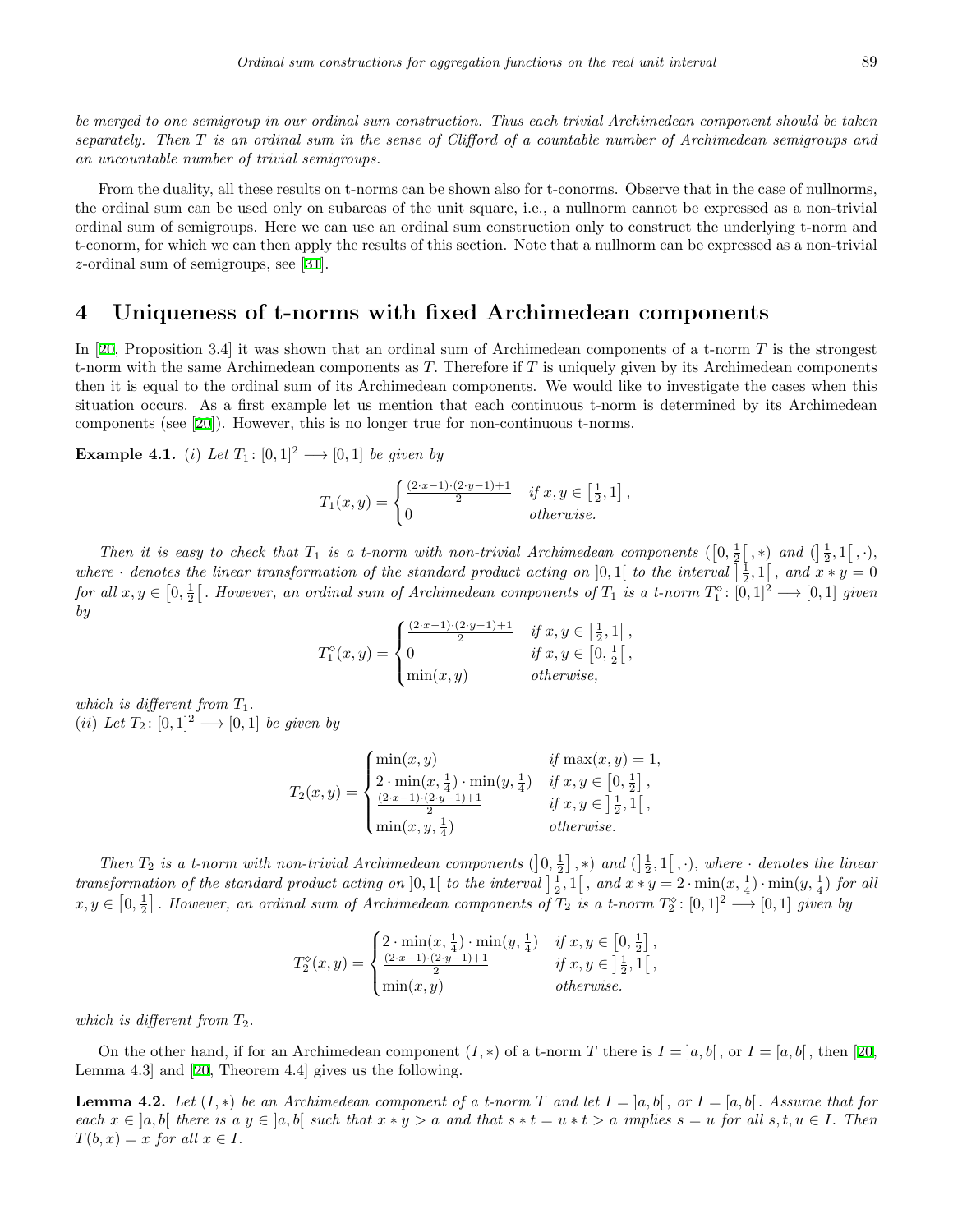**Theorem 4.3.** *Let T be a t-norm and suppose that each of its non-trivial Archimedean components satisfies the hypothesis of Lemma [4.2.](#page-6-1) Then there is no other t-norm T*<sup>2</sup> *having the same Archimedean components as T, i.e., T is the ordinal sum of its Archimedean components.*

For example, if each non-trivial Archimedean component  $(I, *)$  of a t-norm *T* is cancellative and sup  $I < 1$  implies  $\sup I \notin I$  then *T* is uniquely determined as an ordinal sum of its Archimedean components.

However, this is no longer true if some of non-trivial Archimedean components of *T* is defined on a right-closed interval *I*, where  $\sup I < 1$ .

**Example 4.4.** For this example we will use the t-norm defined in [\[16](#page-12-18)]. Each  $x \in [0,1]$  can be represented by  $x \sim (x^*, i)$ , where  $x \in \left[\frac{1}{2^{i+1}}, \frac{1}{2^i}\right]$ ,  $i \in \mathbb{N}_0$  and  $x^*$  is the relative position of x in the interval  $\left[\frac{1}{2^{i+1}}, \frac{1}{2^i}\right]$ , i.e.,  $x^* = 2^{i+1}x - 1$ . Define  $T: [0,1]^2 \longrightarrow [0,1]$  by  $T(x,y) = z$ , where  $z \sim (x^* \cdot y^*, i+j)$  if  $x \sim (x^*, i), y \sim (y^*, j)$  and  $T(x,y) = 0$  if  $\min(x,y) = 0$ . *Then*  $\overline{T}$  *is a cancellative, left-continuous t-norm, which has two non-trivial Archimedean components defined on*  $\left[0, \frac{1}{2}\right]$ and on  $\frac{1}{2}$ , 1. We can easily observe that this t-norm has cancellative Archimedean components, however, it is not equal *to the ordinal sum of its Archimedean components.*

In the case when some non-trivial Archimedean component is defined on an interval which contains its right end-point we have to add the continuity. Then we get the following result.

<span id="page-7-0"></span>**Proposition 4.5.** Let  $(I, *)$  be an Archimedean component of a t-norm T such that  $*$  is continuous and  $I = [a, b]$ , or  $I = [a, b]$ . Assume that for each  $x \in [a, b]$  there is a  $v \in [a, b]$  such that  $x * v > a$  and that  $s * t = u * t > a$  implies  $s = u$ *for all*  $s, t, u \in I$ . *Then*  $T(x, y) = x$  *for all*  $x \in I$  *and*  $y > b$ .

*Proof.* Let  $f: I \longrightarrow I$  be given by  $f(x) = \lim_{h \to 0}$ *y−→b*<sup>+</sup> *T*(*x, y*). Then  $a \le f(x) \le x$  for all  $x \in I$  and  $f$  is increasing. Further, since for each  $x \in [a, b]$  there exists a  $v \in [a, b]$  such that  $T(x, v) > a$  we have  $f(x) > a$  for  $x > a$ .

The definition of the function *f* implies that for any  $t \in I$  and any  $\varepsilon > 0$  (small enough) there exists a  $\delta > 0$  such that  $f(t) \leq T(t, b + \delta) \leq f(t) + \varepsilon$  and thus for any  $t, z \in I$  we get

$$
T(z, f(t)) \le T(z, T(t, b + \delta)) \le T(z, f(t) + \varepsilon).
$$

Since *T* is continuous on  $I^2$  and  $\varepsilon \longrightarrow 0$  implies  $\delta \longrightarrow 0$  we get

$$
\lim_{\delta \longrightarrow 0} T(z, T(t, b + \delta)) = T(z, f(t)).
$$

Similarly we can show that lim *δ−→*0  $T(z, T(t, b + \delta)) = \lim$ *δ−→*0  $T(t, T(z, b + \delta)) = T(t, f(z))$ , using the commutativity and the associativity of *T*. Thus for all  $t, z \in I$  there is

$$
T(z, f(t)) = T(t, f(z)).
$$

Next we will show that *f* is continuous on  $I \setminus \{b\}$ . If  $a \in I$  then evidently *f* is right-continuous in *a*. Assume  $x \in [a, b]$ and let lim  $f(t) = g < h = \lim$ *f*(*t*). Then  $g > a$  and there exists  $q \in [a, b]$  such that  $T(q, g) > a$ .

*t−→x<sup>−</sup> t−→x*<sup>+</sup> Since *T* is continuous on  $I^2$  we get:  $a < T(q, g) = \lim$ *t−→x<sup>−</sup>*  $T(q, f(t)) = \lim$ *t−→x<sup>−</sup>*  $T(t, f(q))$ . Similarly,  $a < T(q, h) = \lim$  $T(q, f(t)) = \lim$ *T*(*t, f*(*q*))*.*

*t−→x*<sup>+</sup> *t−→x*<sup>+</sup> The continuity of  $T$  on  $I^2$  further implies lim *t−→x<sup>−</sup>*  $T(t, f(q)) = \lim$ *t−→x*<sup>+</sup>  $T(t, f(q))$  and thus  $a < T(q, g) = T(q, h)$ . The conditional cancellativity then implies  $g = h$ , which is a contradiction. Thus f is continuous on  $I \setminus \{b\}$ .

If  $f(x) = x$  then the monotonicity of *T* and  $T(x, 1) = x$  implies  $T(x, y) = x$  for all  $y > b$ . Assume that  $f(x) = v < x$ for some  $x \in I \setminus \{b\}$ . Then for all  $\varepsilon > 0$  there exists a  $\delta > 0$  such that  $v \leq T(x, b + \delta) \leq v + \varepsilon$ .

Since  $b \in I$  there is also  $b < T(y_1, y_2)$  for all  $y_1, y_2 \in [b, 1]$ . Thus for all  $0 < \delta < 1 - b$ ,  $0 < \delta_1 < 1 - b$ , there is  $b < T(b + \delta, b + \delta_1) \le \min(b + \delta, b + \delta_1)$ , i.e.,  $T(b + \delta, b + \delta_1) = b + \delta_2$  for some  $\delta_2 \in [0, \min(\delta, \delta_1)]$ .

Then for any  $\delta_1 > 0$  (small enough) we have  $T(b + \delta_1, v + \varepsilon) \geq T(b + \delta_1, T(x, b + \delta)) = T(x, T(b + \delta, b + \delta_1)) =$  $T(x, b + \delta_2) \geq v$ . Thus  $f(v + \varepsilon) \geq v$  for all  $\epsilon > 0$  such that  $v + \varepsilon \leq b$ . Since  $v < x < b$  and f is continuous on  $I \setminus \{b\}$ then  $f(v) = v$ .

Further, there exists a  $w \in [a, b]$  such that  $T(w, v) > a$ . Then  $a < T(w, v) = T(w, f(v)) = T(v, f(w))$  and  $a < T(w, v) = T(w, f(x)) = T(x, f(w)).$ 

Thus  $a < T(v, f(w)) = T(x, f(w))$  and since *T* is conditionally cancellative on  $I^2$  we get  $v = x$ . Therefore  $f(x) = x$ for all  $x \in I \setminus \{b\}$ . Since  $f(b) \leq b$  and f is increasing we get also  $f(b) = b$ . Then  $T(x, y) = x$  for all  $x \in I$  and  $y > b$ .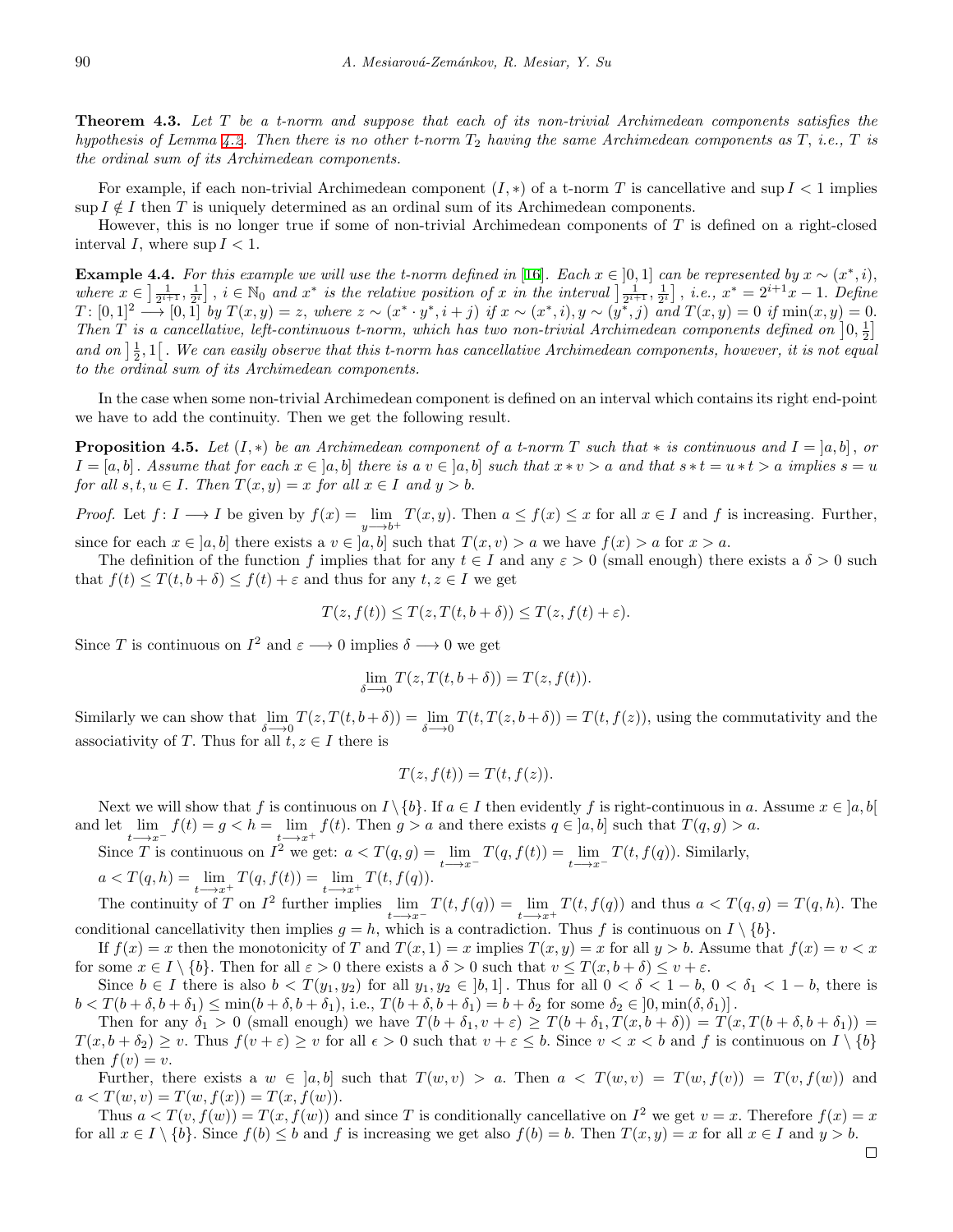Thus we get the following result.

**Theorem 4.6.** *Let T be a t-norm and suppose that each of its non-trivial Archimedean components satisfies either the hypothesis of Lemma [4.2,](#page-6-1) or the hypothesis of Proposition [4.5](#page-7-0). Then there is no other t-norm T*<sup>1</sup> *different from T having the same Archimedean components as T.*

### <span id="page-8-1"></span>**5 Uninorms and** *n***-uninorms with continuous underlying functions**

Each t-norm (t-conorm), which can be expressed as an ordinal sum of semigroups can be also expressed as an ordinal sum of disjoint semigroups. This is no longer true in the case of uninorms.

<span id="page-8-0"></span>**Example 5.1.** *Assume the Lukasiewicz t-norm*  $T_L$ : [0,1]<sup>2</sup>  $\longrightarrow$  [0,1] *given by*  $T_L(x,y) = \max(0, x+y-1)$  *and any representable uninorm U.* Let  $G_1, G_2$  be two semigroups such that  $G_1 = (\left[\frac{1}{2}, \frac{3}{4}\right], *)$  and  $*$  is the linear transformation of the Lukasiewicz t-norm to the interval  $\left[\frac{1}{2},\frac{3}{4}\right]$ ,  $G_2 = \left(\left[0,\frac{1}{2}\right]\cup\left[\frac{3}{4},1\right],U^*\right)$ , where  $U^*$  is a transformation of U via ([2\)](#page-3-1), *i.e.*,  $\frac{1}{2}$  *is the annihilator of*  $G_1$  *and the neutral element of*  $G_2$  *such that for all*  $x \in [0, \frac{1}{2}]$  *there exists a*  $y \in [\frac{3}{4}, 1]$  *such* that  $\bar{U}^*(x,y) = \frac{1}{2}$ . Then the ordinal sum of  $G_1$  and  $G_2$  with the order  $1 < 2$  on the index set  $A = \{1,2\}$  is a uninorm *V.* However, since U is representable and since  $T_L$  is nilpotent we cannot remove the point  $\frac{1}{2}$  from neither of these two *semigroups. Therefore V cannot be expressed as an ordinal sum of disjoint semigroups.*

Based on the ordinal sum of t-norms the ordinal sum of uninorms was defined also just for a countable index set (see [\[26](#page-12-19), [28\]](#page-12-20)). However, in [\[27](#page-12-21)] we have seen that ordinal sums with respect to an uncountable index set can also be used in the case of uninorms.

The result of [[29\]](#page-12-12) shows that each uninorm with continuous underlying functions can be expressed as an ordinal sum of a countable number of eight types of semigroups from Definition [2.3](#page-3-0) and trivial semigroups defined on singletons. However, this result is based on an incorrect observation made in [[29,](#page-12-12) Remark 3, Definition 7] and [[29](#page-12-12), Proposition 9] which claims that each trivial (singleton) semigroup is always between two non-trivial semigroups, or it is an accumulation point of the set of their end points, which ensures that the number of summands is countable. It is true that the number of non-trivial semigroups is countable since the support of each such a semigroup contains at least one rational number. However, the closure of a countable set is not always countable, which is for example the case of the set of rational numbers from the unit interval. The corrected result can be found in Theorem [5.3.](#page-9-0)

<span id="page-8-2"></span>**Example 5.2.** Assume the Cantor set C and let  $D = \frac{C}{2}$ . Denote  $r_n^i = \frac{p_n^i}{2}$ ,  $s_n^i = 1 - \frac{p_n^i}{2}$ ,  $R_n^i = (r_n^i \cup s_n^i)^2$ , for all  $n \in \mathbb{N}, i \in \{1, \ldots, 2^{n-1}\},$  where  $p_n^i$  is the corresponding open interval from the construction of the Cantor set. Assume *a* representable uninorm *U* and let  $e = \frac{1}{2}$ ,  $A = [0, 1]^2 \setminus \bigcup$ *n∈*N 2<sup>*n*−1</sup><br>  $\left| \begin{array}{c} \end{array} \right|$ *i*=1  $R_n^i$ *. We define a binary function*  $V: [0, 1]^2 \longrightarrow [0, 1]$  *for* 

 $x \leq y$  *using* ([1\)](#page-3-2) *by* 

$$
V(x,y) = \begin{cases} U_v^{a,b,c,d} & \text{if } (x,y) \in R_n^i \text{ for some } n \in \mathbb{N}, i \in \{1, \dots, 2^{n-1}\}, \\ \min(x,y) & \text{if } (x,y) \in A, x+y \le 1, \\ \max(x,y) & \text{if } (x,y) \in A, x+y > 1, \end{cases}
$$

where  $a = \inf r_n^i$ ,  $b = \sup r_n^i$ ,  $c = 1-b$ ,  $d = 1-a$  and  $v = b$ . For  $y < x$  we define  $V(x, y) = V(y, x)$ . Then V is evidently commutative and since  $e = \frac{1}{2} \in D \cap (1 - D)$  for all  $x \in [0, 1]$  there is  $V(x, e) = \min(x, e)$  if  $x + e \le 1$ , i.e.,  $x \le \frac{1}{2}$  which implies  $V(x, e) = min(x, e) = x$  and  $V(x, e) = max(x, e)$  if  $x + e > 1$ , i.e.,  $x > \frac{1}{2}$  which implies  $V(x, e) = max(x, e) = x$ . *Thus e is the neutral element of V. Further observe that V on A coincide with the idempotent uninorm U*<sup>1</sup> *given by*  $U_1(x,y) = \min(x,y)$  if  $x + y \le 1$  and  $U_1(x,y) = \max(x,y)$  if  $x_y > 1$ . To show the associativity of V we will distinguish for  $x, y, z \in [0,1]$  three cases. In the first case  $x, y, z \in r_n^i \cup s_n^i$  for some  $n \in \mathbb{N}$ ,  $i \in \{1, \ldots, 2^{n-1}\}$ . Then the associativity *follows from the associativity of the representable uninorm U.* In the second case there does not exist such  $n \in \mathbb{N}$  and  $i \in \{1,\ldots,2^{n-1}\}\$  that at least two elements from  $\{x,y,z\}$  belong to  $r_n^i \cup s_n^i$ . Then  $(x,y),(y,z),(x,z) \in A$  and the *associativity follows from the associativity of U*1*.*

*In the third case there exist*  $n \in \mathbb{N}$  *and*  $i \in \{1, ..., 2^{n-1}\}$  *such that exactly two elements from*  $\{x, y, z\}$  *belong to*  $r_n^i\cup s_n^i$ . Without loss of generality we will assume that  $x,y\,\in\,r_n^i\cup s_n^i,\;z\notin\,r_n^i\cup s_n^i\;$  and we will compare all three values  $V(V(x, y), z)$ ,  $V(x, V(y, z))$  and  $V(V(x, z), y)$ . Observe that  $V(x, y) \in r_n^i \cup s_n^i$  and since  $z \notin r_n^i \cup s_n^i$  there is  $V(x, y) + z \neq 1$ *. Similarly,*  $x + z \neq 1$  *and*  $y + z \neq 1$ *.* 

1. If  $x, y \in r_n^i$ . Then either  $z < \min(x, y)$  and then  $z < V(x, y)$ , or  $z > \max(x, y)$  and then  $z > V(x, y)$ . There is  $x + z < 1$  *if and only if*  $y + z < 1$  *and then also*  $V(x, y) + z < 1$ *. Similarly, there is*  $x + z > 1$  *if and only if*  $y + z > 1$  *and then also*  $V(x, y) + z > 1$ *. Therefore we have four possibilities.*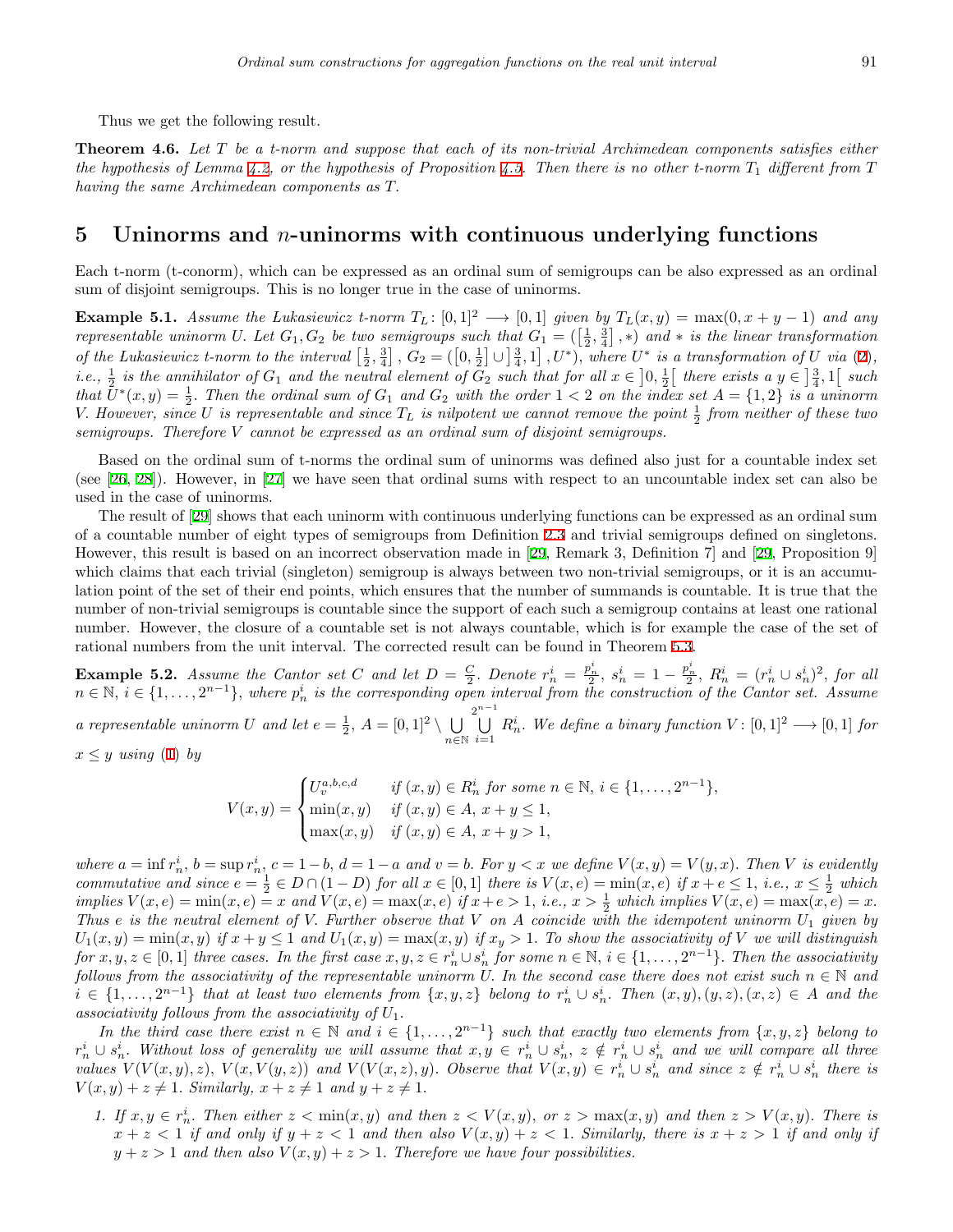- If  $z < \min(x, y)$  and  $x + z < 1$ , then  $V(V(x, y), z) = z$ ,  $V(x, V(y, z)) = V(x, z) = z$  and  $V(V(x, z), y) =$  $V(z, y) = z$ .
- If  $z < min(x, y)$  and  $x + z > 1$ , then  $V(V(x, y), z) = V(x, y), V(x, V(y, z)) = V(x, y)$  and  $V(V(x, z), y) = V(x, y)$  $V(x, y)$ .
- If  $z > \max(x, y)$  and  $x + z < 1$ , then  $V(V(x, y), z) = V(x, y), V(x, V(y, z)) = V(x, y)$  and  $V(V(x, z), y) = V(x, y)$  $V(x, y)$ .
- If  $z > \max(x, y)$  and  $x + z > 1$ , then  $V(V(x, y), z) = z$ ,  $V(x, V(y, z)) = V(x, z) = z$  and  $V(V(x, z), y) =$  $V(z, y) = z.$
- 2. If  $x, y \in s_n^i$ , then the associativity can be shown similarly as in the previous case.
- 3. If  $x \in r_n^i$  and  $y \in s_n^i$ , then  $x \le V(x, y) \le y$  and we can obtain the following: If  $x < z$ , then  $1 c = b < z$ , i.e.,  $1 < c+z < y+z$ . Similarly,  $x > z$  implies  $1 > y+z$ ,  $y < z$  implies  $1 < x+z$  and  $y > z$  implies  $x+z < 1$ . Thus *we have the following three possibilities:*
	- If  $z < x < y$ , then  $y + z < 1$  and  $x + z < 1$  and then also  $V(x, y) + z < 1$  and  $z < V(x, y)$ . Then  $V(V(x, y), z) = z$ ,  $V(x, V(y, z)) = V(x, z) = z$  and  $V(V(x, z), y) = V(z, y) = z$ .
	- If  $x < z < y$ , then  $x + z < 1 < y + z$  and  $b < z < 1-b$ . There is  $V(V(x, z), y) = V(x, y), V(x, V(y, z)) =$  $V(x, y)$ . If  $V(x, y) \leq b$ , then  $V(x, y) < z \leq 1 - b \leq 1 - V(x, y)$ , i.e.,  $z + V(x, y) \leq 1$  and  $V(V(x, y), z) =$  $V(x, y)$ . If  $V(x, y) > c$ , then  $V(x, y) > c \ge z > 1 - c > 1 - V(x, y)$ , i.e.,  $z + V(x, y) > 1$  and  $V(V(x, y), z) =$  $V(x, y)$ .
	- If  $x < y < z$ , then  $y + z > 1$  and  $x + z > 1$  and then also  $V(x, y) + z > 1$  and  $z > V(x, y)$ . Then  $V(V(x, y), z) = z$ ,  $V(x, V(y, z)) = V(x, z) = z$  and  $V(V(x, z), y) = V(z, y) = z$ .
- *4.* If  $x \in s_n^i$  and  $y \in r_n^i$  then the associativity can be shown similarly as in the previous case.

To show the monotonicity, due to the commutativity, it is enough to show that the partial function  $V(x, \cdot)$  is increasing for all  $x \in [0,1]$ . If  $x \in D$  or  $1-x \in D$  then  $V(x,y) = \min(x,y)$  for all  $y \leq 1-x$  and  $V(x,y) = \max(x,y)$  for all  $y > 1-x$ , i.e.,  $V(x, \cdot)$  is increasing. Further suppose that  $x \in r_n^i$  for some  $n \in \mathbb{N}$ ,  $i \in \{1, ..., 2^{n-1}\}$  (the case when  $x \in s_n^i$  is analogous). Then  $V(x, y) = y$  for  $y \le a$ . If  $y \in r_n^i$  then  $V(x, y) \in [a, x]$  and  $V(x, \cdot)$  is increasing on  $r_n^i$ . Further,  $V(x,y) = x$  for  $y \in [b,c]$ . If  $y \in s_n^i$  then  $V(x,y) \in [x,y]$  and  $V(x,\cdot)$  is increasing on  $s_n^i$ . Finally, if  $y \geq d > 1-x$  there *is*  $x + y > 1$  *and*  $V(x, y) = y$ . *Summarizing, if*  $x \in r_n^i$  *then*  $V(x, \cdot)$  *is increasing.* 

*Thus V is commutative, associative, increasing and has a neutral element e and therefore it is a uninorm. Further, since its underlying functions are isomorphic to an ordinal sum of continuous t-norms (continuous t-conorms) V has continuous underlying functions. Observe that V is an ordinal sum of trivial semigroups from D and* 1 *− D and non*trivial semigroups  $(r_n^i \cup \{b\} \cup s_n^i, U_b^{a,b,c,d})$  for  $n \in \mathbb{N}$ ,  $i \in \{1,\ldots,2^{n-1}\}$ , which are isomorphic to the representable *uninorm*  $U$  *via*  $(1)$  $(1)$ *.* 

*However, V cannot be expressed as an ordinal sum of a countable number of semigroups from Definition [2.3](#page-3-0) and trivial semigroups (compare Example [3.3](#page-5-0)).*

*Therefore the main result from* [[29\]](#page-12-12) *should be corrected to the following theorem.*

<span id="page-9-0"></span>**Theorem 5.3.** Let  $U: [0,1]^2 \longrightarrow [0,1]$  be a uninorm with continuous underlying functions. Then U can be expressed *as an ordinal sum of a countable number of semigroups from Definition [2.3](#page-3-0) and a possibly uncountable number of trivial semigroups.*

*Proof.* The proof is similar to the proof of [[29,](#page-12-12) Proposition 11]. The only correction has to be done in the partition of the unit interval which was given in [\[29](#page-12-12), Definition 7], where the sets *A* and *D* are possibly uncountable and then also the index sets  $M_3$  and  $O_3$  are possibly uncountable.  $\Box$ 

The result with a countable number of summands was from [\[29](#page-12-12)] incorrectly transferred to [\[32](#page-12-22)], where the main result of the paper states that each *n*-uninorm with continuous underlying functions can be expressed as a *z*-ordinal sum of a countable number of semigroups from Definition [2.3](#page-3-0) and trivial semigroups (for the definition of the *z*-ordinal sum construction see [\[32](#page-12-22), [31](#page-12-17)]). Similarly as in the case of uninorms this result is not correct. As an example we can take a z-ordinal sum of three semigroups  $G_1 = (\left[0, \frac{1}{2}\right], V^{\left[0, \frac{1}{2}\right]}, G_2 = (\left[\frac{1}{2}, 1\right], V^{\left[\frac{1}{2}, 1\right]})$  and  $G_3 = (\left\{\frac{1}{2}\right\}, \mathrm{Id})$  with respect to the set  $A = \{3\}$  and a partial order  $\preceq$  given by  $1 \wedge 2 = 3$ , where  $V^{[a,b]}$  is a linear transformation of the uninorm V from Example [5.2](#page-8-2) to the interval  $[a, b]$ . Then this *z*-ordinal sum is a 2-uninorm *W* from Class 1, i.e.,  $W(x, y) = V^{[0, \frac{1}{2}]}(x, y)$ if  $x, y \in [0, \frac{1}{2}]$ ,  $W(x, y) = V^{\left[\frac{1}{2}, 1\right]}(x, y)$  if  $x, y \in \left[\frac{1}{2}, 1\right]$  and  $W(x, y) = \frac{1}{2}$  otherwise. Here  $([0, 1], W)$  can be expressed as a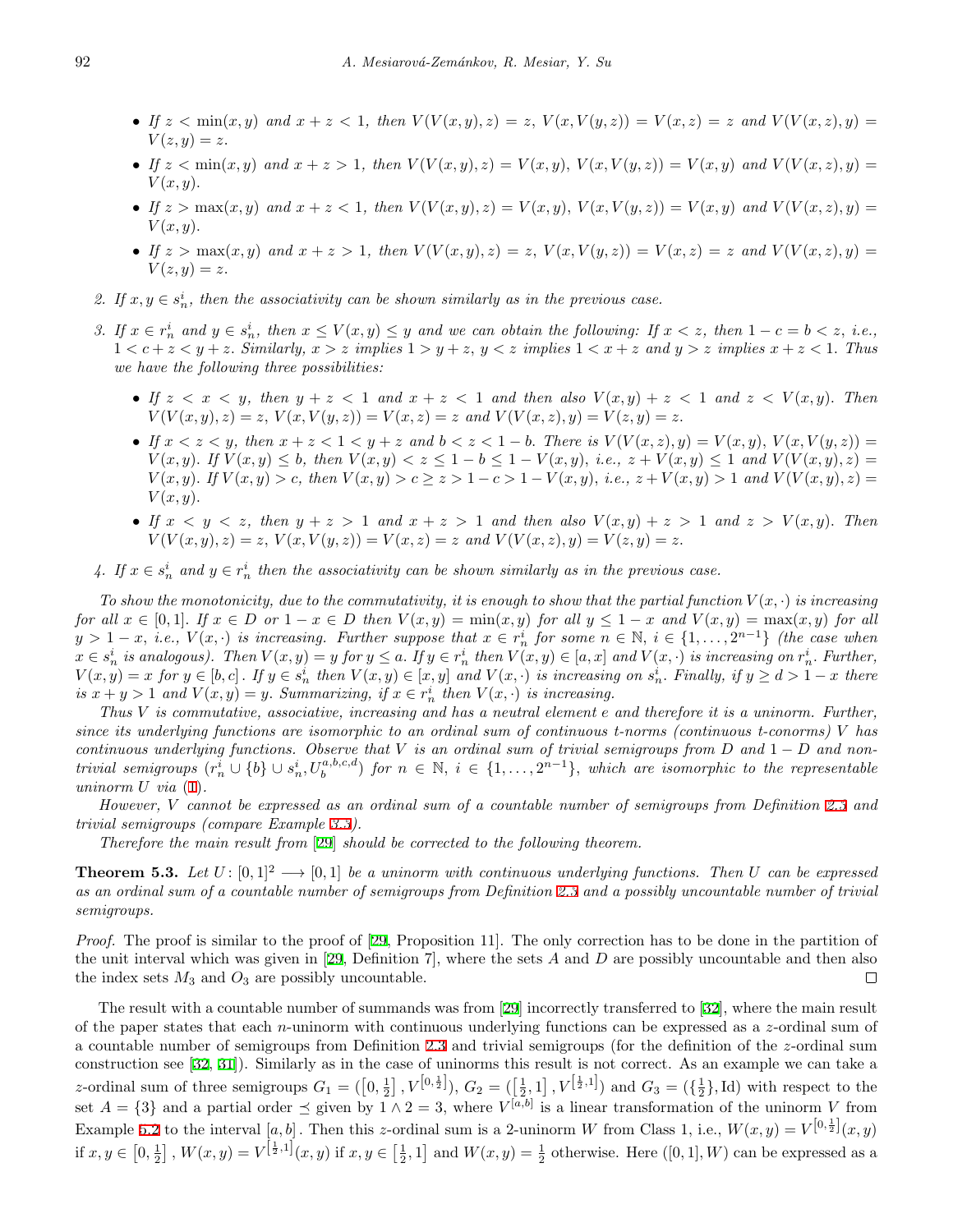*z*-ordinal sum of a countable number of non-trivial semigroups and an uncountable number of trivial semigroups. Note that supports of the corresponding trivial semigroups cover the transformation of the Cantor set to intervals  $[0, \frac{1}{4}]$ ,  $\left[\frac{1}{4},\frac{1}{2}\right]$ ,  $\left[\frac{1}{2},\frac{3}{4}\right]$  and  $\left[\frac{3}{4},1\right]$ . This 2-uninorm cannot be expressed as a *z*-ordinal sum of semigroups from Definition [2.3](#page-3-0) and trivial semigroups with a countable number of summands.

Similarly as in the case of uninorms, the correct statement of [\[32](#page-12-22), Theorem 10] is the following.

**Theorem 5.4.** Let  $U^n$ :  $[0,1] \longrightarrow [0,1]$  be an n-uninorm,  $U^n \in \mathcal{U}_n$ . Then  $U^n$  can be expressed as a z-ordinal sum of *a countable number of semigroups from Definition [2.3](#page-3-0) and a possibly uncountable number of trivial semigroups, where*  $A \sim \{z_1, \ldots, z_{n-1}\}\$  *and*  $(C, \preceq)$  *has a tree structure.* 

The proof is exactly the same as the proof of [[32,](#page-12-22) Theorem 10], since the mistake occurs in results for uninorms. Thus the only difference here is that we should use the corrected result from Theorem [5.3](#page-9-0).

# <span id="page-10-0"></span>**6 Ordinal sums of aggregation functions**

Ordinal sums of t-norms and t-conorms, see Proposition [2.2,](#page-2-1) differ in the role of min and max in their definition. To unify both approaches to ordinal sums, observe that both t-norms and t-conorms are aggregation functions. Ordinal sum of aggregation functions related to finitely many non-overlapping intervals covering the unit interval [0*,* 1] was proposed by De Baets and Mesiar [[6,](#page-11-1) [22](#page-12-6)]. We generalize their approach in the spirit of Proposition [2.2](#page-2-1).

<span id="page-10-2"></span>**Theorem 6.1.** Let K be a finite or countably infinite index set and let  $(|a_k, b_k|)_{k \in K}$  be a system of open, disjoint subintervals of  $[0,1]$ ,  $\bigcup_{k\in K} [a_k, b_k] = [0,1]$ . Let  $(A_k)_{k\in K}$  be a system of binary aggregation functions. Then the ordinal *sum*  $A = (\langle a_k, b_k, A_k \rangle \mid k \in K)$  *given by* 

<span id="page-10-1"></span>
$$
A(x,y) = \sum_{k \in K} (b_k - a_k) \cdot A_k(\min(1, \max(0, \frac{x - a_k}{b_k - a_k})), \min(1, \max(0, \frac{y - a_k}{b_k - a_k}))).
$$
\n(3)

*is an aggregation function.*

*Proof.* The monotonicity of *A* is obvious. Further,  $A(0,0) = \sum$  $(b_k - a_k)A_k(0,0) = 0$  and  $A(1,1) = \sum$ (*b<sup>k</sup> − k∈K k∈K*  $a_k$ ) $A_k(1,1) = 1$ , and thus *A* is an aggregation function.  $\Box$ 

Obviously,  $A$  is commutative (continuous) if and only if all summands  $A_k$  are commutative (continuous).

It is not difficult to check that if  $(x, y) \in [a_k, b_k]^2$  then  $A(x, y) = a_k + (b_k - a_k) \cdot A_k(\frac{x - a_k}{b_k - a_k}, \frac{y - a_k}{b_k - a_k})$ .

**Lemma 6.2.** *Let K be a finite or countably infinite index set and let*  $(|a_k, b_k|)_{k \in K}$  *be a system of open, disjoint* subintervals of [0, 1],  $\bigcup_{k \in K} [a_k, b_k] = [0, 1]$ . Let  $(A_k)_{k \in K}$  be a system of binary aggregation functions such that each  $A_k$ has a neutral element  $e = 1$  (and thus  $a = 0$  is its annihilator). Then the ordinal sum  $A = (\langle a_k, b_k \rangle \mid k \in K)$  can be *written as*

$$
A(x,y) = \begin{cases} a_k + (b_k - a_k) \cdot A_k(\frac{x - a_k}{b_k - a_k}, \frac{y - a_k}{b_k - a_k}) & \text{if } (x,y) \in [a_k, b_k]^2, \\ \min(x,y) & \text{otherwise.} \end{cases}
$$

*Proof.* Let  $x \in [a_s, b_s]$  and  $y \in [a_r, b_r]$ , where  $a_s < a_r$ . Then

$$
A(x,y) = \sum_{\substack{k \in K \\ a_k < a_s}} (b_k - a_k) \cdot A_k(1,1) + (b_s - a_s) \cdot A_s(\frac{x - a_s}{b_s - a_s}, 1) + \sum_{\substack{k \in K \\ a_k > a_s}} (b_k - a_k) \cdot A_k(0, \min(1, \max(0, \frac{y - a_k}{b_k - a_k})))
$$
\n
$$
= a_s + (b_s - a_s) \cdot \frac{x - a_s}{b_s - a_s} = x.
$$

Similarly,  $A(y, x) = y$  if  $a_s > a_r$  and then the ordinal sum  $A = (\langle a_k, b_k \rangle \mid k \in K)$  can be written as

$$
A(x,y) = \begin{cases} a_k + (b_k - a_k) \cdot A_k(\frac{x - a_k}{b_k - a_k}, \frac{y - a_k}{b_k - a_k}) & \text{if } (x,y) \in [a_k, b_k]^2, \\ \min(x,y) & \text{otherwise.} \end{cases}
$$

*k∈K*

As an easy consequence we see that if all summands *A<sup>k</sup>* are t-norms (copulas, quasi-copulas) then also *A* is a t-norm (copula, quasi-copula). Similarly, one can show that the same formula ([3](#page-10-1)) yields a t-conorm *A* whenever all summands  $A_k$  are t-conorms.

Note that Theorem [6.1](#page-10-2) does not cover Proposition [2.2](#page-2-1) whenever ∪  $[a_k, b_k] \neq [0, 1].$   $\Box$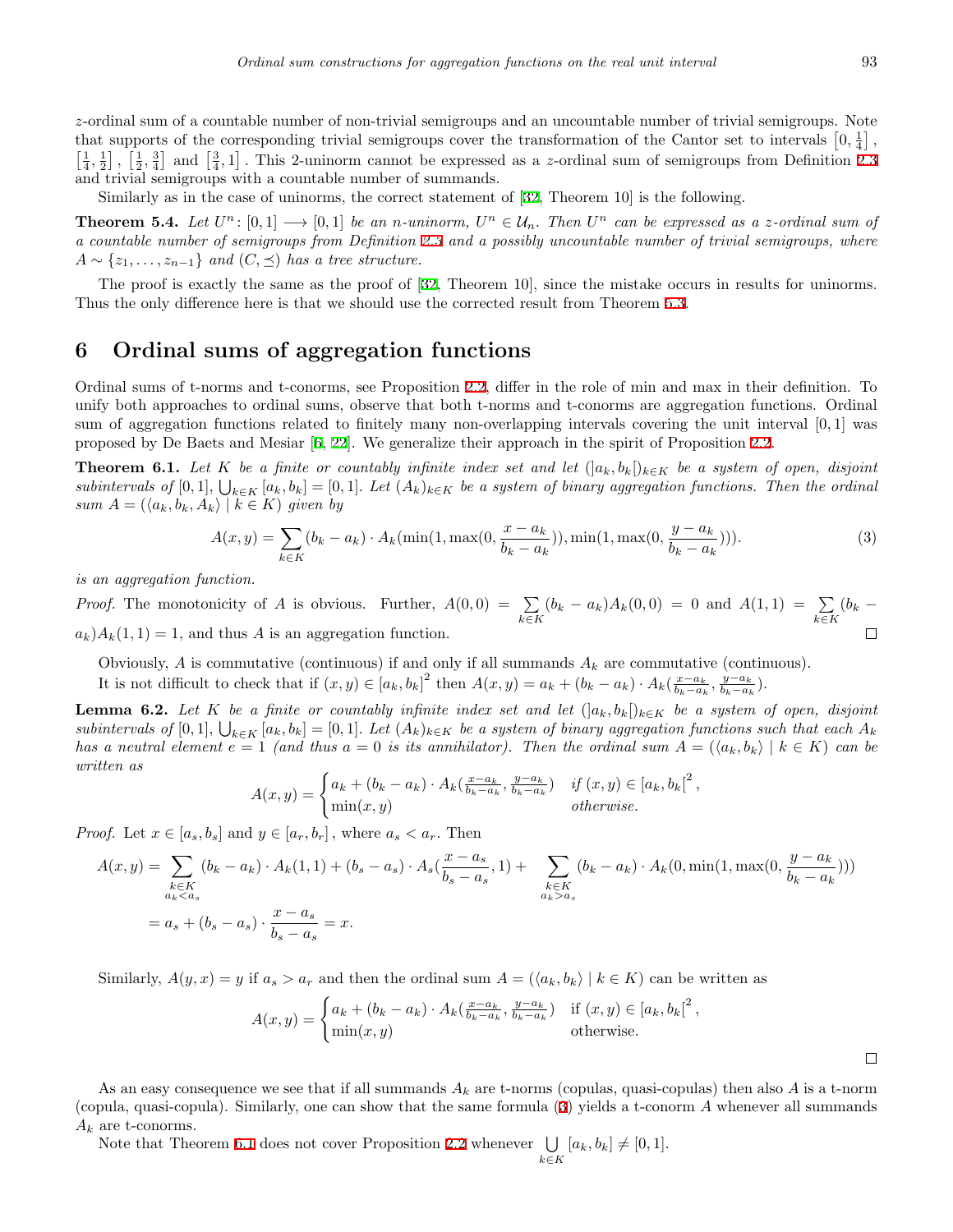# **7 Concluding remarks**

We have recalled and discussed the topic of ordinal sums in the framework of aggregation functions on [0*,* 1]*.* Note that some of ordinal sums were already discussed in different contexts. For example, Moster and Shields [[33\]](#page-13-3) in 1957 presented an ordinal sum-based representation of *I*-semigroups, i.e., topological semigroups acting on some closed real interval *I*. Their results were restricted to the case  $I = [0,1]$  by Ling [[21\]](#page-12-8) in 1965, yielding the representation of continuous t-norms and t-conorms, compare Proposition [2.2.](#page-2-1) All mentioned ordinal sums have considered associativity as a basic property of considered summands and resulting ordinal sums, and thus their binary forms were studied only, with no loss of generality. With the extension to *n*-dimensional case, one should stress the important role of the top (or the bottom) input elements. In particular, the ordinal sums of t-norms and t-conorms discussed in Proposition [2.2](#page-2-1) lead to the following *n*-ary form of  $T(S)$  for  $n > 2$ :

$$
T(x_1,\ldots,x_n) = \begin{cases} a_k + (b_k - a_k) \cdot T_k(\varphi(\frac{x_1 - a_k}{b_k - a_k}),\ldots,\varphi(\frac{x_n - a_k}{b_k - a_k})) & \text{if } \min(x_1,\ldots,x_n) \in [a_k, b_k], \\ \min(x_1,\ldots,x_n) & \text{else} \end{cases}
$$

and

$$
S(x_1,\ldots,x_n) = \begin{cases} c_k + (d_k - c_k) \cdot S_k(\varphi(\frac{x_1 - c_k}{d_k - c_k}),\ldots,\varphi(\frac{x_n - c_k}{d_k - c_k})) & \text{if } \max(x_1,\ldots,x_n) \in ]a_k, b_k],\\ \max(x_1,\ldots,x_n) & \text{else,} \end{cases}
$$

where  $\varphi \colon \mathbb{R} \longrightarrow [0,1]$  is given by  $\varphi(x) = \min(1, \max(0,x)).$ 

Observe that a similar construction and representation for *n*-copulas was shown by Mesiar and Sempi in [[24\]](#page-12-9).

Not going into details, note that the ordinal sum of overlap functions was introduced by Dimuro and Bedregal in 2014 in [[12\]](#page-12-23). Based on the representation of continuous t-norms, an ordinal sum of residual implications was proposed by De Baets and Mesiar in [\[5](#page-11-4)]. Several other types of ordinal sums of fuzzy implications were discussed in Drygas et al. in [[3,](#page-11-5) [4\]](#page-11-6) and in [\[23](#page-12-24)].

Our paper can be seen as an overview and summarization of several types of ordinal sums related to the aggregation and related functions on [0*,* 1]*.* Some of our original results either expand few already known results, or stress the better understanding of ordinal sums, in particular when considering the *n*-dimensional case with  $n > 2$ , or when discussing the possible cardinality of the corresponding index set for particular ordinal sums.

# **Acknowledgment**

This work was supported by grants APVV-17-0066, VEGA 1/0006/19 and Program Fellowship of SAS. Yong Su was supported by the National Natural Science Foundation of China (no. 11801220), the Natural Science Foundation of Jiangsu Province (no. BK20180590).

# **References**

- <span id="page-11-3"></span>[1] P. Akella, *Structure of n-uninorms*, Fuzzy Sets and Systems, **158**(15) (2007), 1631-1651.
- <span id="page-11-2"></span>[2] C. Alsina, M. J. Frank, B. Schweizer, *Associative functions: Triangular norms and copulas*, World Scientific, Singapore, 2006.
- <span id="page-11-5"></span>[3] M. Baczyński, P. Drygaś, A. Król, R. Mesiar, *New types of ordinal sum of fuzzy implications*, 2017 IEEE International Conference on Fuzzy Systems, (2017), 1-6.
- <span id="page-11-6"></span>[4] M. Baczyński, P. Drygaś, R. Mesiar, *Monotonicity in the construction of ordinal sums of fuzzy implications*, In Proc. of AGOP 2017, (2017), 189-199.
- <span id="page-11-4"></span>[5] B. De Baets, R. Mesiar, *Residual implicators of continuous t-norms*, In Proc. of EUFIT '96, Zimmermann H. J. (editor), ELITE, (Aachen 1996), (1996), 27-31.
- <span id="page-11-1"></span>[6] B. De Baets, R. Mesiar, *Ordinal sums of aggregation operators*, In: Bouchon-Meunier B et al. (eds), Technologies for Constructing Intelligent Systems 2, Physica-Verlag, Heidelberg, (2002), 137-148.
- <span id="page-11-0"></span>[7] G. Beliakov, A. Pradera, T. Calvo, *Aggregation functions: A guide for practitioners*, New York, Springer-Verlag, 2007.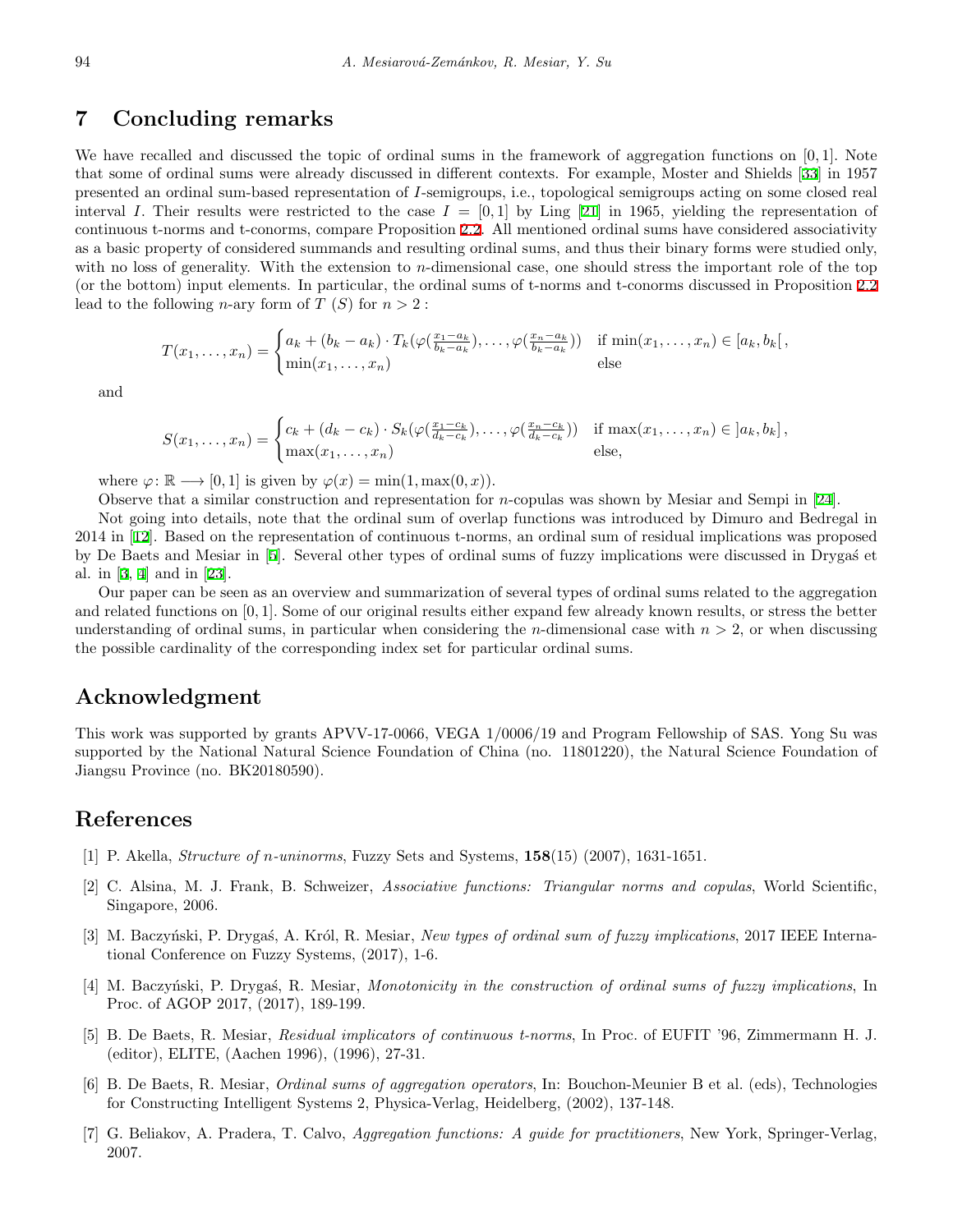- <span id="page-12-1"></span>[8] G. Birkhoff, *Lattice theory*, American Mathematical Society Colloquium Publications, **25**, 1940.
- <span id="page-12-14"></span>[9] T. Calvo, B. De Baets, J. Fodor, *The functional equations of Frank and Alsina for uninorms and nullnorms*, Fuzzy Sets and Systems, **120**(3) (2001), 385-394.
- <span id="page-12-2"></span>[10] A. H. Clifford, *Naturally totally ordered commutative semigroups*, American Journal of Mathematics, **76** (1954), 631-646.
- <span id="page-12-0"></span>[11] A. C. Climescu, *Sur l'´equation fonctionelle de l'associativit´e*, Bulletin de l'Ecole Polytechnique de Jassy, 1, (1946), ´ 1-16.
- <span id="page-12-23"></span>[12] G. P. Dimuro, B. Bedregal, *Archimedean overlap functions: The ordinal sum and the cancellation, idempotency and limiting properties*, Fuzzy Sets and Systems, **252** (2014), 39-54.
- <span id="page-12-10"></span>[13] J. C. Fodor, R. R. Yager, A. Rybalov, *Structure of uninorms*, International Journal of Uncertainty, Fuzziness and Knowledge-based Systems, **5** (1997), 411-127.
- <span id="page-12-3"></span>[14] L. Fuchs, *Partially ordered algebraic systems*, Pergamon Press, Oxford, 1963.
- <span id="page-12-4"></span>[15] M. Grabisch, J. L. Marichal, R. Mesiar, E. Pap, *Aggregation functions*, Cambridge University Press, 2009.
- <span id="page-12-18"></span>[16] P. H´ajek, *Observations on the monoidal t-norm logic*, Fuzzy Sets and Systems, **132** (2002), 107-112.
- <span id="page-12-16"></span>[17] S. Jenei, *A note on the ordinal sum theorem and its consequence for the construction of triangular norms*, Fuzzy Sets and Systems, **126**(2) (2002), 199-205.
- <span id="page-12-7"></span>[18] E. P. Klement, R. Mesiar, E. Pap, *Triangular norms*, Kluwer Academic Publishers, Dordrecht, 2000.
- <span id="page-12-5"></span>[19] E. P. Klement, R. Mesiar, E. Pap, *Triangular norms as ordinal sums in the sense of A.H. Clifford*, Semigroup Forum, **65** (2002), 71-82.
- <span id="page-12-15"></span>[20] E. P. Klement, R. Mesiar, E. Pap, *Archimedean components of triangular norms*, Journal of the Australian Mathematical Society, **78** (2005), 239-255.
- <span id="page-12-8"></span>[21] C. M. Ling, *Representation of associative functions*, Publicationes Mathematicae Debrecen, **12** (1965), 189-212.
- <span id="page-12-6"></span>[22] R. Mesiar, B. De Baets, *Ordinal sums of aggregation operators*, In proc. of AGGREGATION '99, Calvo T., Mesiar R. (eds.), UIB Palma de Mallorca, (1999), 133-143.
- <span id="page-12-24"></span>[23] R. Mesiar, A. Mesiarová, *Residual implications and left-continuous t-norms which are ordinal sums of semigroups*, Fuzzy Sets and Systems, **143** (2004), 47-57.
- <span id="page-12-9"></span>[24] R. Mesiar, C. Sempi, *Ordinal sums and idempotents of copulas*, Aequationes Mathematicae, **79**(1-2) (2010), 39-52.
- <span id="page-12-11"></span>[25] A. Mesiarov´a-Zem´ankov´a, *Multi-polar t-conorms and uninorms*, Information Sciences, **301** (2015), 227-240.
- <span id="page-12-19"></span>[26] A. Mesiarov´a-Zem´ankov´a, *Ordinal sum construction for uninorms and generalized uninorms*, International Journal of Approximate Reasoning, **76** (2016), 1-17.
- <span id="page-12-21"></span>[27] A. Mesiarov´a-Zem´ankov´a, *A note on decomposition of idempotent uninorms into an ordinal sum of singleton semigroups*, Fuzzy Sets and Systems, **299** (2016), 140-145.
- <span id="page-12-20"></span>[28] A. Mesiarov´a-Zem´ankov´a, *Ordinal sums of representable uninorms*, Fuzzy Sets and Systems, **308** (2017), 42-53.
- <span id="page-12-12"></span>[29] A. Mesiarov´a-Zem´ankov´a, *Characterization of uninorms with continuous underlying t-norm and t-conorm by means of the ordinal sum construction*, International Journal of Approximate Reasoning, **83** (2017), 176-192.
- <span id="page-12-13"></span>[30] A. Mesiarov´a-Zem´ankov´a, *Characterization of uninorms with continuous underlying t-norm and t-conorm by their set of discontinuity points*, IEEE Transactions on Fuzzy Systems, **26**(2) (2018), 705-714.
- <span id="page-12-17"></span>[31] A. Mesiarov´a-Zem´ankov´a, *Characterization of idempotent n-uninorms*, Fuzzy Sets and Systems, (2020), Doi: 10.1016/j.fss.2020.12.019.
- <span id="page-12-22"></span>[32] A. Mesiarov´a-Zem´ankov´a, *Characterization of n-uninorms with continuous underlying functions via z-ordinal sum construction*, International Journal of Approximate Reasoning, **133** (2021), 60-79.